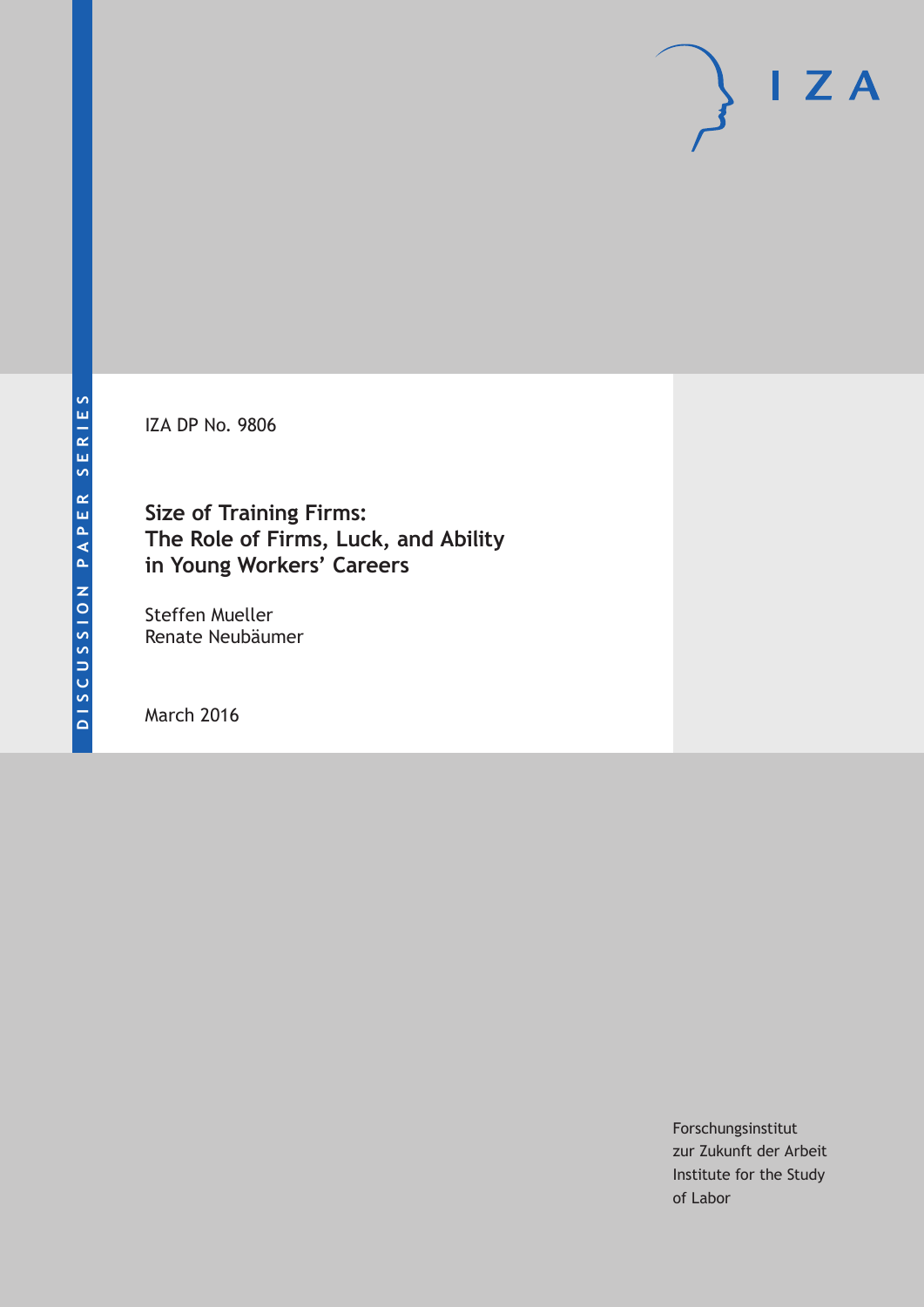# **Size of Training Firms: The Role of Firms, Luck, and Ability in Young Workers' Careers**

# **Steffen Mueller**

*IWH Halle and Magdeburg University* 

# **Renate Neubäumer**

*University Koblenz-Landau, IAB and IZA* 

# Discussion Paper No. 9806 March 2016

IZA

P.O. Box 7240 53072 Bonn **Germany** 

Phone: +49-228-3894-0 Fax: +49-228-3894-180 E-mail: iza@iza.org

Any opinions expressed here are those of the author(s) and not those of IZA. Research published in this series may include views on policy, but the institute itself takes no institutional policy positions. The IZA research network is committed to the IZA Guiding Principles of Research Integrity.

The Institute for the Study of Labor (IZA) in Bonn is a local and virtual international research center and a place of communication between science, politics and business. IZA is an independent nonprofit organization supported by Deutsche Post Foundation. The center is associated with the University of Bonn and offers a stimulating research environment through its international network, workshops and conferences, data service, project support, research visits and doctoral program. IZA engages in (i) original and internationally competitive research in all fields of labor economics, (ii) development of policy concepts, and (iii) dissemination of research results and concepts to the interested public.

IZA Discussion Papers often represent preliminary work and are circulated to encourage discussion. Citation of such a paper should account for its provisional character. A revised version may be available directly from the author.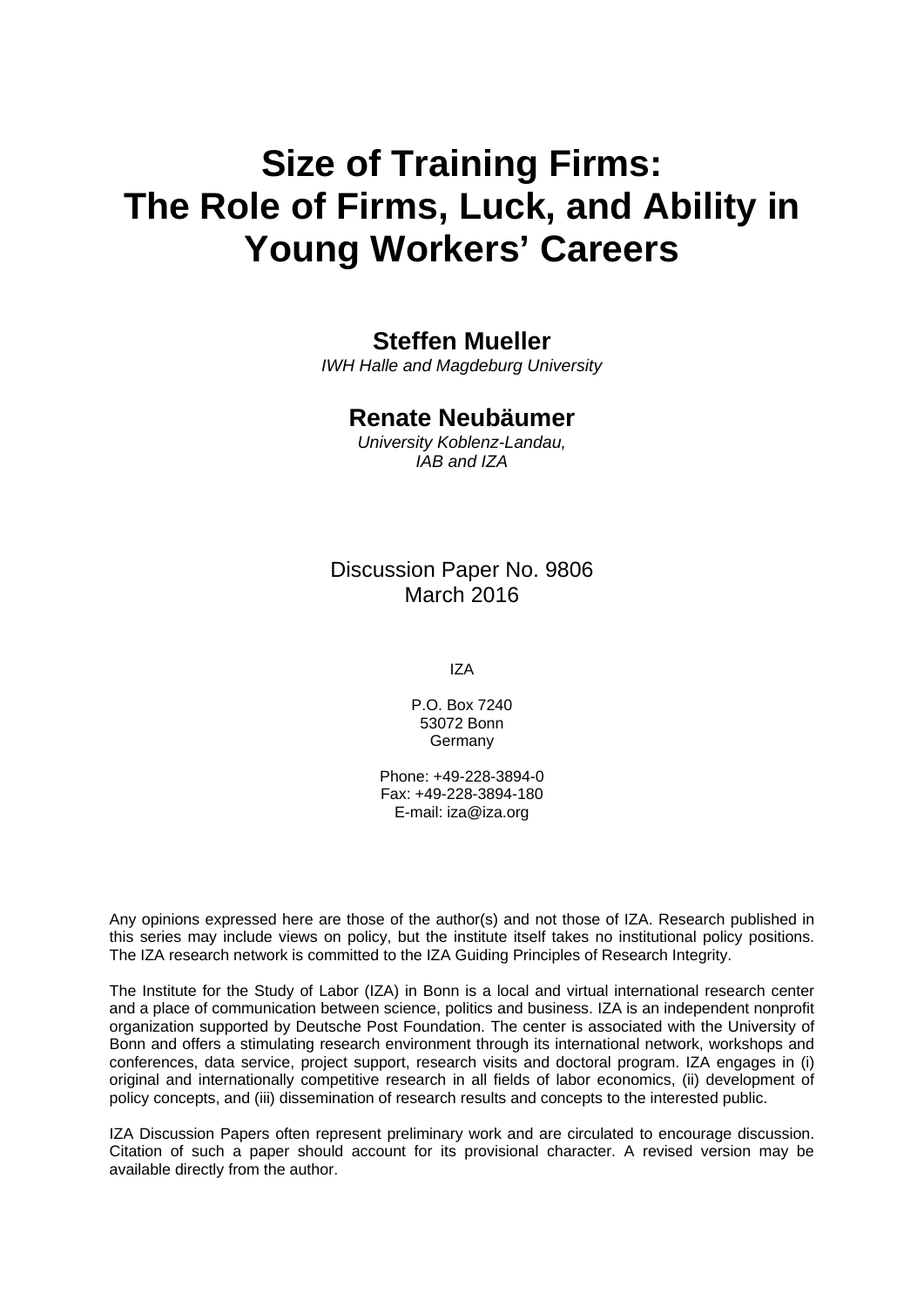IZA Discussion Paper No. 9806 March 2016

# **ABSTRACT**

# **Size of Training Firms: The Role of Firms, Luck, and Ability in Young Workers' Careers\***

This paper analyzes how life-cycle unemployment of former apprentices depends on the size of the training firm. We start from the hypotheses that the size of training firms reduces longrun cumulated unemployment exposure, e.g. via differences in training quality and in the availability of internal labor markets, and that the access to large training firms depends positively on young workers' ability and their luck to live in a region with many large and medium-sized training firms. We test these hypotheses empirically by using a large administrative data set for Germany and find corroborative evidence.

JEL Classification: D21, L10, L25, L26, L29, M13

Keywords: unemployment, training, apprenticeship, young workers, mobility, firm size

Corresponding author:

 $\overline{a}$ 

Renate Neubäumer Department of Economics Institute of Social Sciences University of Koblenz-Landau August-Croissant-Straße 5 76829 Landau Germany E-mail: neub@uni-landau.de

<sup>\*</sup> The authors thank participants of the 2014 meeting of the committee for education economics of the German Economic Association and of the 2015 annual meeting of the German Economic Association for helpful comments.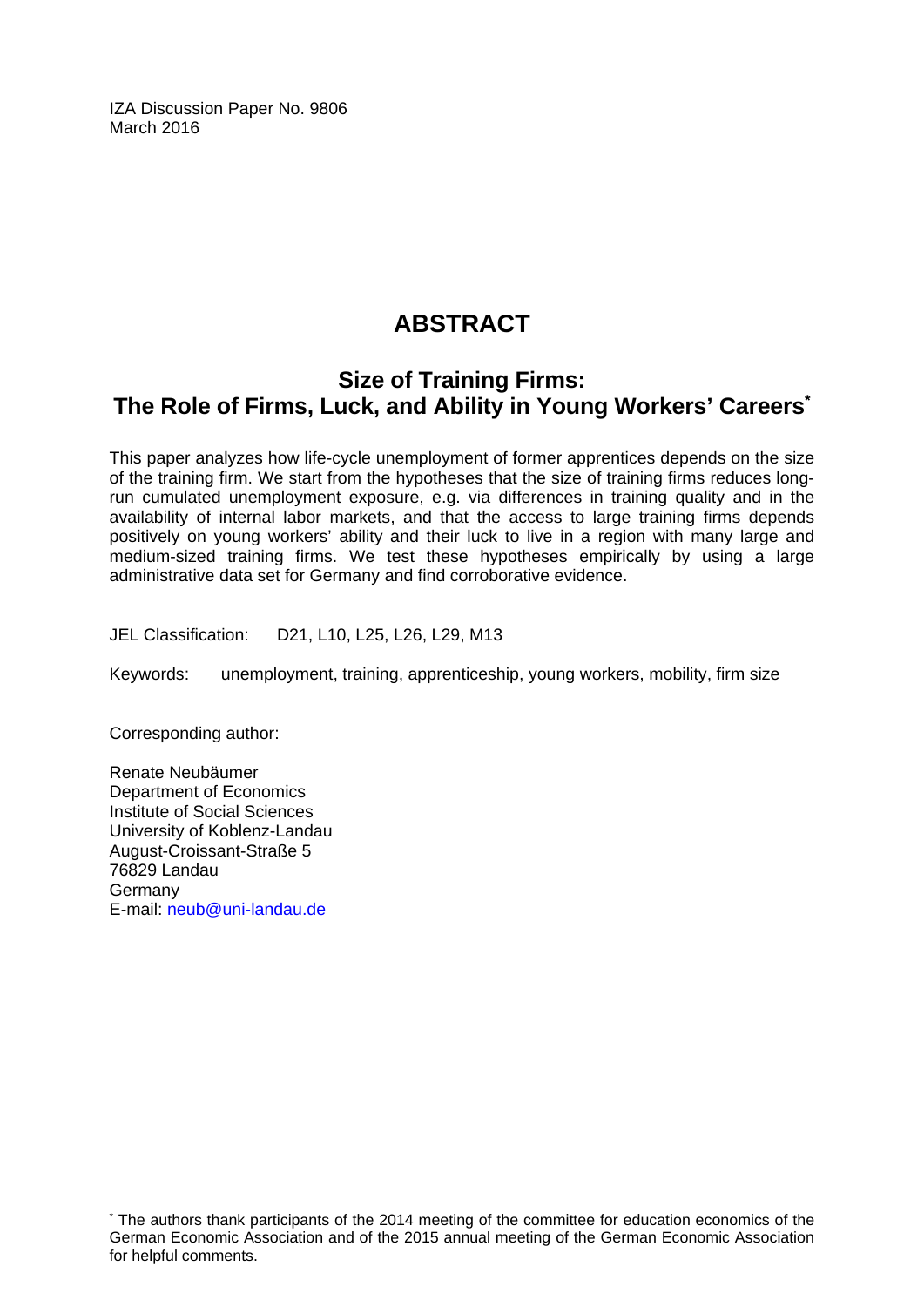# **Size of Training Firms – The Role of Firms, Luck, and Ability in Young Workers' Careers\***

Steffen Mueller and Renate Neubäumer

## **1. Introduction**

 $\overline{a}$ 

Educational decisions have long-lasting effects on labor market outcomes (see e.g. Card 1999, 2001; Heckman et al. 2006, Carneiro and Heckman 2003). However, not only pre-school education and school choice matter for chances in future working life (Cunha and Heckman 2007, 2008; Hoxby, 2003a, 2003b), but also decisions on vocational education and training. The choice of the employer (Card et al. 2013) and the first years in the labor market are decisive for occupational careers (von Wachter and Bender, 2006).

The size of training firms plays a major role in this: Young workers who start their occupational careers in large firms with internal labor markets and lower turnover rates achieve the highest positions in the wage distribution (von Wachter and Bender, 2006). Several papers show a negative correlation between training firm size and short-run unemployment exposure, measured up to several months after graduation.<sup>1</sup> As the study of Schmillen and Umkehrer (2013) shows that each day of early career unemployment causes additional unemployment during prime-age, we expect a negative correlation between training firm size and cumulated long-run unemployment exposure. However, no research on the effect of the size of training firms on cumulated long-run unemployment exposure exists. We regard this as a serious research gap as mobility into and out of unemployment can happen frequently over a worker's career and temporary unemployment exposure may not be as a severe problem if long-run exposure is small.<sup>2</sup> We use a large administrative data set for Germany that follows graduated apprentices during their working life and are indeed able to show that training in larger firms is associated with less long-run unemployment exposure.

<sup>1</sup> This includes Winkelmann (1996), Schwerdt and Bender (2003), and Mohrenweiser and Zwick (2015). Other authors, e.g. Franz and Zimmermann (2002) and Euwals and Winkelmann (2004), show that retention rates are positively correlated with firm size.

<sup>2</sup> Moreover, many studies examine the impact of youth unemployment on future unemployment in the United States and Great Britain, countries without an apprenticeship system (see e.g. Ellwood, 1982; Mroz and Savage, 2006; Greg, 2001; Bell and Blanchflower, 2011).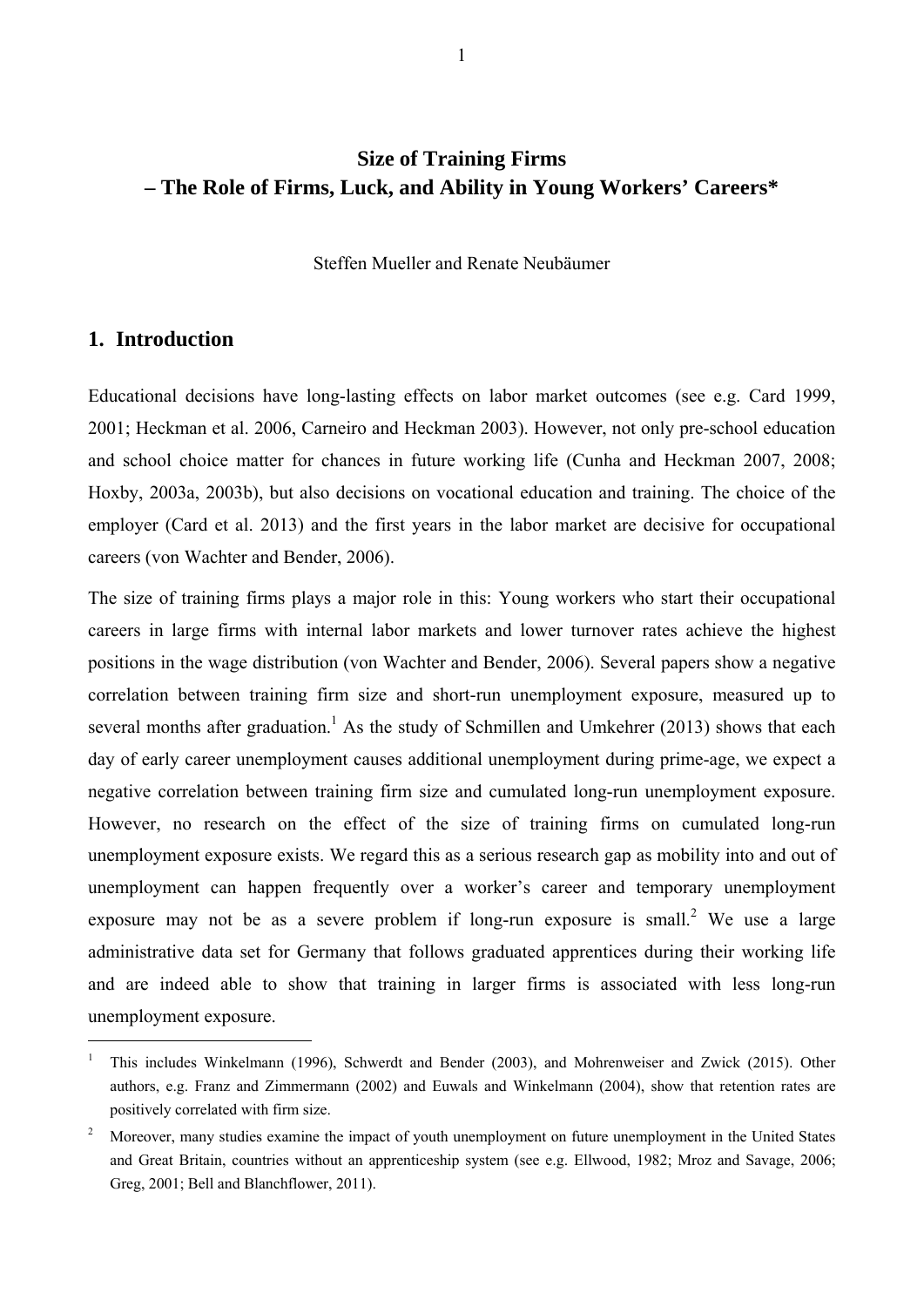These findings, however, may simply be the result of sorting processes: Larger training firms with higher wages attract and choose the most able workers (Acemoglu and Pischke, 1998; Neubäumer, 1999; Franz and Soskice 1995; von Wachter and Bender, 2006; Möller and Umkehrer, 2015). Soskice (1994) even compares applying for attractive training positions with a rank order tournament. Our solution to this endogeneity issue is to proxy for ability. We explicitly assume that rank order tournaments take place and take into account an institutional peculiarity of the German training system: the empirically observable regional immobility of apprentices. Accordingly, we compute rankings of firm attractiveness in cohort\*region cells and use the ranking position of an apprentice's training firm to proxy for apprentices' ability.

We find that long-run unemployment depends on young workers' ability and on their good luck to live in a region with many attractive training firms and thus better access to high-quality training and jobs with lower turnover. Importantly, the firm size effect survives even after controlling for ability. Our results imply that young workers can help their good luck along by applying for an apprenticeship in a "better" region with more attractive training firms. Put it differently: regional mobility early in the career can reduce long-run unemployment exposure.

# 2. **Theoretical Considerations and Empirical Evidence in the Literature**

### **2.1. Firm size matters**

 $\overline{a}$ 

In many countries, the school-to-work transition plays a major role for young workers' future occupational careers (Ryan, 2001). The first years in the labor market not only matter for the future position in the wage distribution (von Wachter and Bender, 2006; Göggel and Zwick, 2012), starting conditions are also important for unemployment shortly after apprenticeship (e.g. Winkelmann 1996, Franz et al. 2000, Franz and Zimmermann, 2002; Somaggio, 2009). Such early unemployment in turn influences long-run unemployment (Schmillen and Umkehrer, 2013).

We argue that the size of the training firm has a considerable impact on graduates' long-run unemployment. First, firm size is closely related to labor market segmentation and, hence, to turnover rates and access to internal labor markets. Second, firms that train for unalike sub-labor markets decide on different training strategies, which result in dissimilar risks of unemployment for their graduates during their whole occupational careers. According to the segmentation concept,<sup>3</sup> the labor market consists of a number of distinct sub-markets that are not accessible to all workers and are mainly differentiated by stability characteristics (Reich et al., 1973). Internal labor markets

<sup>3</sup> Labor market segmentation is a well-established concept of labor market research (especially in sociology). See e.g. Thurow (1975) and Reich et al. (1973) together with more recent work by Reich (2008) and Osterman (2011).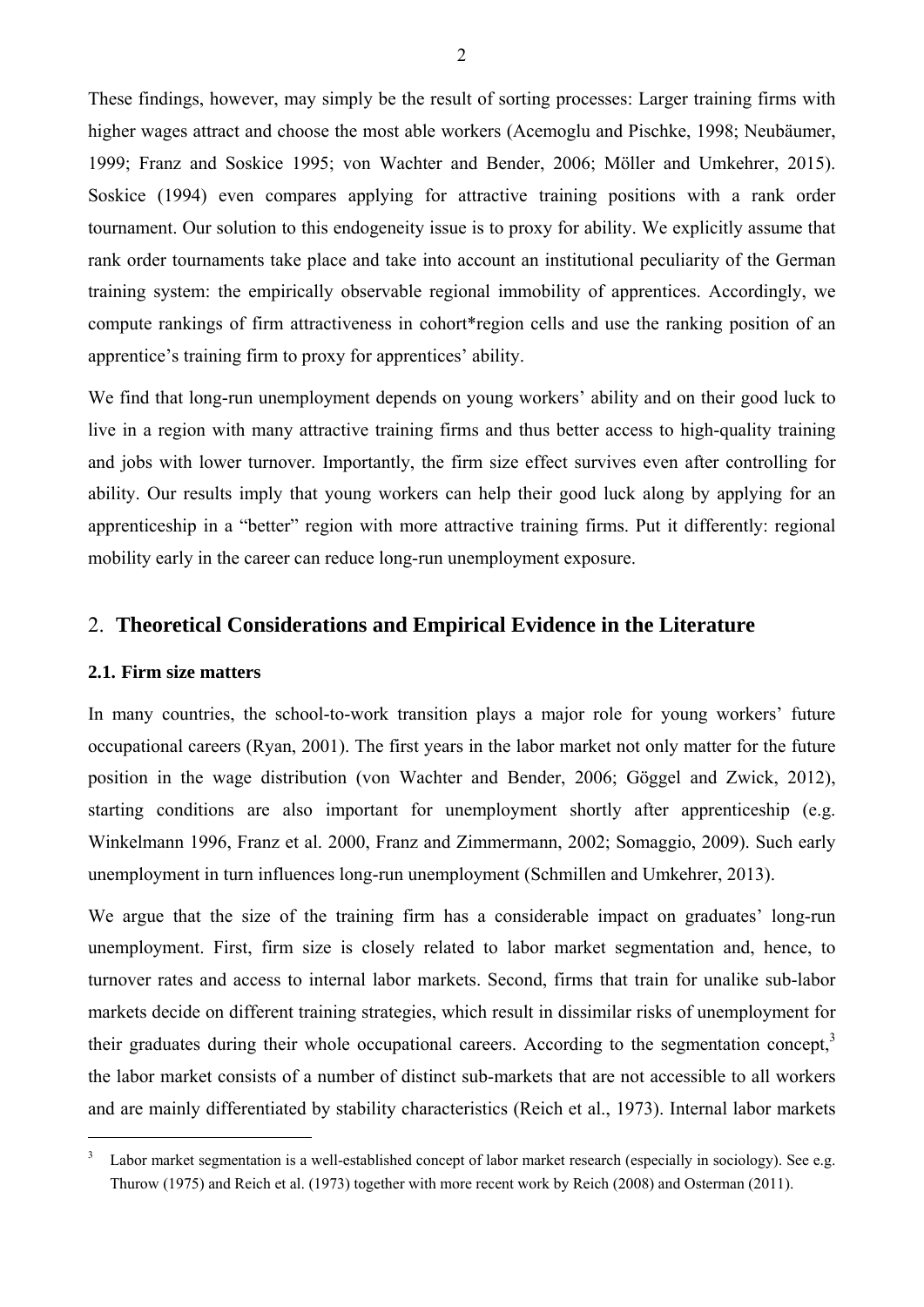demand stable working habits and guarantee workers permanent employment together with "job ladders" and high wages. By contrast, external labor markets do not require stable working habits, as labor demand fluctuates and jobs are unstable. $4$ 

Firm size plays a major role for labor market segmentation, as the stability of jobs is closely related to the stability of firms' demand for goods and services and associated factors, such as capital intensity, human capital stock, and technological level (Reich et al. 1973; Sengenberger 1987; Neubäumer 1999). Large and medium-sized firms supply product markets with a stable demand and can offer secure jobs in internal labor markets with high wages to most of their employees. By contrast, small firms, which typically have to deal with a changeable demand for their products due to high seasonal and cyclical fluctuations and demand shifts between competing firms, have to offer instable jobs and thus are characterized by high turnover rates.

In this paper, we will look at consequences of educational decisions that took place in the 1970ies and 1980ies in Germany. At the time, firm size was significantly correlated with the stability of labor demand in Germany and this is crucial for segmentation (Cramer and Koller, 1988). Further empirical results directly show a strong connection between firm size and sub-labor markets (Biehler and Brandes 1981; Wenger 1984; Szydlik 1990). Therefore, Blossfeld and Mayer (1988: 126-7) conclude: "The probability of the existence of an internal labor market increases with firm size".

Firms of different size that train for unalike labor markets decide on different training strategies, which in turn are closely associated with various risks of unemployment. Most small and very small firms train for external labor markets and pursue a production-oriented strategy: They hire apprentices as substitutes for unskilled and skilled workers (Lindley 1975; Fougère and Schwerdt  $2002$ ) and have no training costs or even training profits.<sup>5,6</sup> These firms train independent of their need of skilled workers, and thus too many apprentices are trained in certain occupations that are specific for small firms (Neubäumer 1999). As a result, many graduates neither find a job in their

<sup>4</sup> For Germany, the dualistic labor market approach was expanded to a tripartite approach with the addition of an occupation-specific segment (Lutz and Sengenberger, 1974; Sengenberger, 1987; Toft, 2004). In occupationspecific sub-labor markets single firms have variable labor demand, but in the trade as a whole the joint demand of all firms is relatively stable. Therefore, workers have to be mobile between firms but mostly find a job that requires their occupation-specific and trade-specific qualification.

<sup>5</sup> For many small firms, investing in apprenticeship training would not pay off because most of their apprentices leave soon after graduation, not least because of unstable and non-competitive jobs.

<sup>6</sup> Starting out from two assumptions, i.e. substantial company-specific skills and asymmetric information about apprentice quality, Franz and Soskice (1995) conclude that larger firms invest in their apprentices while smaller firms do not or invest less.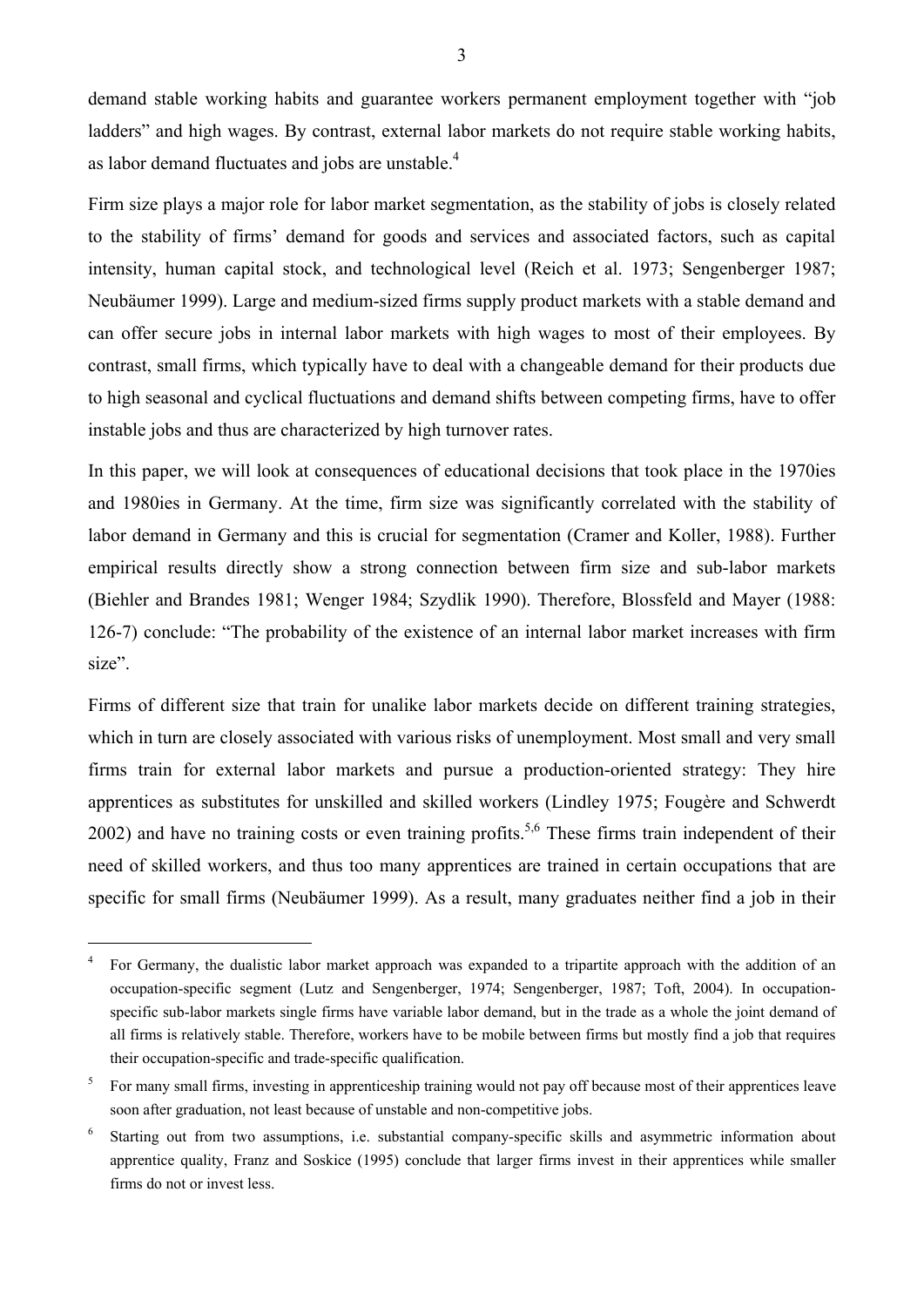training occupation nor another skilled job. They either have to accept unskilled jobs or become unemployed.<sup>7</sup> Both alternatives lead to a high unemployment exposure during working life.

On the other hand, larger firms that need skilled workers for their internal labor markets pursue an investment-oriented strategy.<sup>8</sup> They invest high amounts in the training of their apprentices and, consequently, achieve high returns in the form of future rents from skilled workers. These firms only offer training positions if they have jobs to fill for which they expect future returns. Thus their retention rates are high and their graduates can immediately use and increase their newly-gained human capital. Furthermore, high quality training makes a graduate attractive for other firms. All this leads to good employment prospects for apprentices of large and medium-sized firms.

#### **2.2. Attractiveness of Training Firms, Ability, and Regional Immobility**

Many authors suggest that applications for attractive jobs equal a rank tournament and that workers select themselves into firms based on ability (Thurow, 1975; Lazear and Rosen, 1981; Foster et al., 2008). In this, firm size plays a major role (Garen, 1985; Barron, Black and Loewenstein, 1987; Belman and Levine, 2004). Idson and Oi (1999: 107) conclude: "Firms that achieve large size create jobs (technologies, equipment, and work organizations) that must be matched with more productive individuals". Wage levels are, of course, also important for the attractiveness of jobs and for sorting of workers to firms (Abowd, Kramarz, and Margolis, 1999; Card, Heining, and Kline, 2013).

Such sorting processes also take place during the transition between school and training system. On the one hand, firms thoroughly screen potential new apprentices by school grades, internships, interviews, and entry exams (Windolf and Hohn, 1984; Neubäumer, 1999; von Wachter and Bender, 2006). Franz and Soskice (1995:225) directly argue that larger German companies compete about the best school leavers to fill training positions. On the other hand, the attitude toward potential apprenticeships among German schoolchildren who are not going on to higher education is similar to that others have toward potential universities: They rank apprenticeships across sectors and firms (Soskice, 1994). As a result, the most skilled and motivated young people get the most attractive apprenticeships in large and medium-sized firms that offer high-quality training and access to internal labor markets with high wages. Therefore, the size and the wage levels of training

<sup>7</sup> See also the discussion in Franz and Soskice (1995:231).

<sup>8</sup> Franz and Soskice (1995) provide a detailed rationalization of why larger firms invest more into apprentices.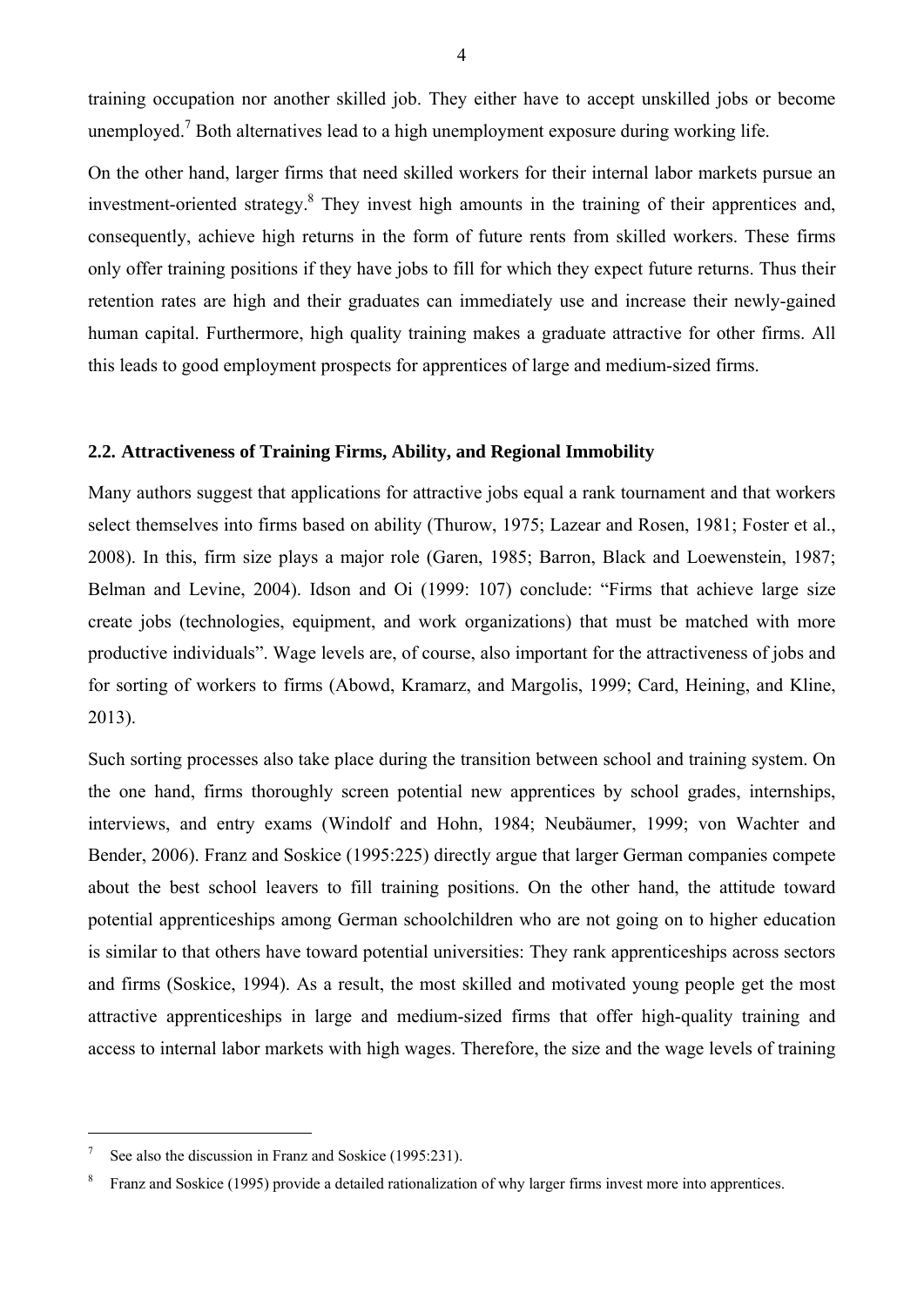firms are closely linked with the ability of apprentices, so that a large part of the negative correlation between firm size and long-run unemployment may be spurious.<sup>9</sup>

To adjust for such non-random sorting of young workers into firms, other authors use fixed-effects strategies and instrumental variables. For example, von Wachter and Bender (2006) estimate longterm wage losses suffered by young German workers who leave their training firm at the end of apprenticeship. They cannot simply compare the wages of stayers and leavers, as the pool of displaced workers is nonrandom (e.g. leavers may be adversely selected and the sample of leavers is disproportionately drawn from firms with high turnover rates). Therefore, von Wachter and Bender (2006) use changes over time in firm- and age-specific labor demand as an instrument for displacement and, furthermore, include firm fixed effects to control for any bias from initial sorting of workers into firms based on unobserved ability. Gregg (2001) and Schmillen and Umkehrer (2013), who estimate the impact of early unemployment on long-run unemployment, use the local unemployment rate at the time of graduation from the apprenticeship system as an instrument. Furthermore, Schmillen and Umkehrer (2013) use a dummy variable for whether an individual's training firm closes in the year of his graduation as a second instrument and control for initial sorting with a fixed-effects strategy.

We start from a perfect rank-order tournament for attractive training firms and regard a firm's size and wage level as determinants of attractiveness. Given these assumptions, firm size and wage level are good indicators of a young worker's ability. However, apprentices are regionally very immobile, which is an institutional peculiarity of the German training system due to the young age of apprentices<sup>10</sup> and their attachment to their home. Young workers are not ready or willing to leave their family, their friends and their home for an attractive training position as interviews show (Wolf et al., 2004). Instead they decide in favor of less promising training positions not far from home and keep living with their parents. Financial aspects also play a role in this, especially as mobility subsidies and possibilities to live in dormitories for apprentices are not known to most young people (Wolf et al., 2004).

As a result of regional immobility, training firm's size and wage level are no longer perfect indicators for an apprentice's ability. Given the same ability, a young person does an apprenticeship in a less attractive firm if she lives in a region with few attractive firms and vice versa. However, "within a region or a locality, schoolchildren and their parents, as well as their schoolteachers, will

<sup>9</sup> Positive initial selection into larger and higher-paying plants is a standard assumption in the apprenticeship literature (Soskice 1994, Franz and Soskice 1995, Mohrenweiser and Zwick 2015).

 $10$  In our data, 45 percent of apprentices are not older than 16 years, and 75 percent not older than 17, and 88 percent are at most 18 when they start their vocational training.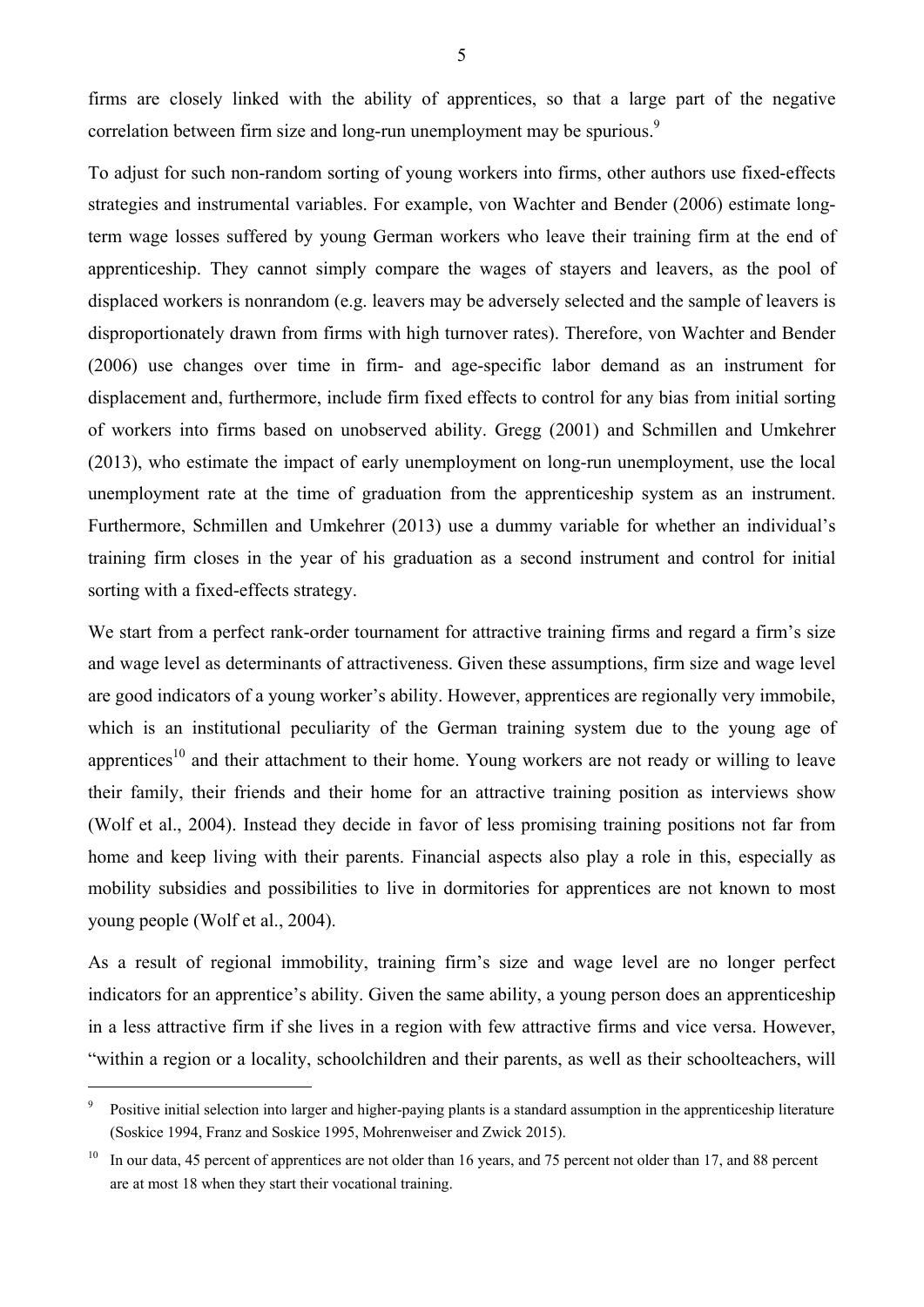usually have a clear idea of the best companies with which to apprentice" (Soskice 1994: 33), and in this the size of the training company plays a major role. Therefore, we assume that in each region a rank-order tournament for training positions takes place, and infer that the rank of an apprentice's training firm in the region-specific ranking is an indicator for ability.

In our estimations we use rankings based on firm sizes and wage levels. As the regional size distribution of training positions may change in the business cycle and/or due to various trends in the training behavior of firms of different sizes, our rankings are computed within region\*cohort cells. Furthermore, we consider that apprentices may choose a certain sector for training *before* they look for a training position.

### **3. Data**

 $\overline{a}$ 

The data set used in our study is the Sample of Integrated Labor Market Biographies (SIAB) provided by the Institute for Employment Research (IAB) in Nuremberg. It is a 2 percent random sample of the universe of German employees registered by the social security system and spans the years from 1975 to 2010. The data contains daily information on individuals' labor market, benefit receipt, and training participation history and is organized as a panel. Information on employment periods origins in employers' compulsory social security notifications while information on benefit receipt and program participation are generated directly within the Federal Employment Agency. Individuals not covered by the social security system, like civil servants, self-employed, or individuals out of labor force, are not included.

Our dependent variable is the number of days in unemployment. Specifically, this is the number of days in benefit receipt or program participation. We are not able to identify individuals actively looking for a job if they, for some reason, do not take up unemployment benefits and are not registered as unemployed job seekers. To avoid counting transitory unemployment shortly after graduation, we start counting days in unemployment three years after completed apprenticeship for the subsequent 15 years. This restricts our sample to individuals completing apprenticeship at the latest in 1992 and automatically excludes East Germans who have not been part of the data before 1992. We exclude women to mitigate selectivity into subsequent labor force participation.<sup>11</sup>

The data contains information on apprenticeship status, which is, however, contaminated with information on individuals in internships and other short term training measures. To exclude these short term measures, we kept only individuals who completed a non-interrupted duration within the

<sup>&</sup>lt;sup>11</sup> We also exclude spells in marginal employment as these have not been included in the data before 1999.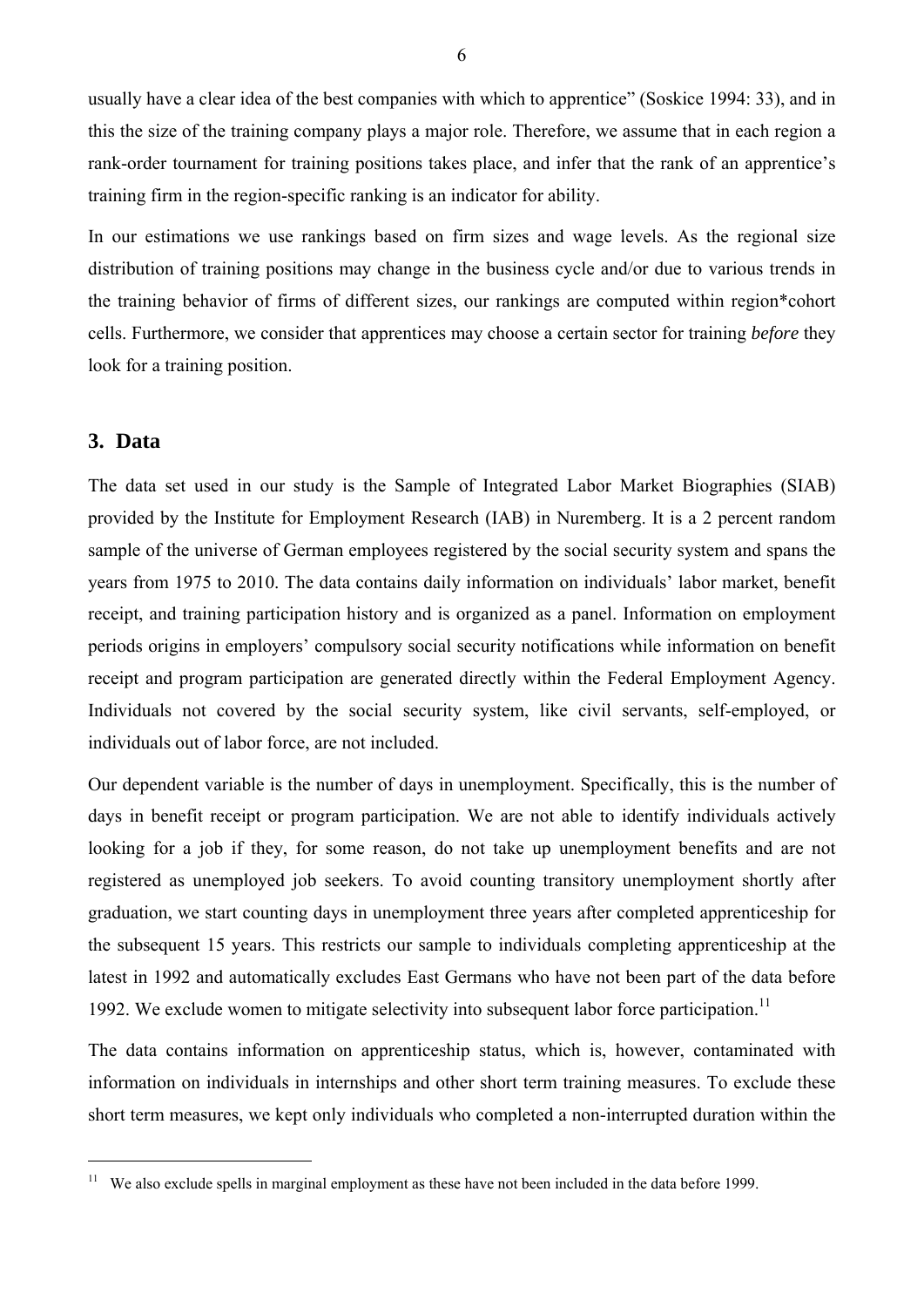apprenticeship status of two to four years before the age of  $25<sup>12</sup>$  Although we have (noisy) information on actual apprenticeship completion, we decide not to condition on completion in order to capture the full impact of employer characteristics on subsequent unemployment. In this framework, any employer induced change in graduation probability is part of the employer effect on long-run unemployment. Besides duration in employment and unemployment, we observe individuals' age, education, and occupation. The data also contains employer characteristics and we will make use of sector, location, plant size, and the year the plant was observed for the last time (as a proxy for the year of plant closure).

# **4. Empirical Approach**

We aim on estimating the effect of training firm size on long-run unemployment exposure and acknowledge the possibility that innate worker ability is related to firm size. A basic model ignoring the possible confounding influence of ability is

$$
UE_{ics} = \beta_1 \log(size)_{ics} + \gamma' controls_{ics} + \mu_{cs} + \varepsilon_{ics} \quad (1)
$$

where  $i$  denotes individuals,  $c$  apprentice cohorts,  $s$  federal states,  $UE$  is the number of days in unemployment, size is the number of workers in the training firm, controls is a vector of controls,  $\mu$  are cohort\*state interactions, and  $\varepsilon$  is an idiosyncratic error term. The model contains no time index as we regress long-run outcomes on initial conditions so that we end up with one observation per individual. Due to the cohort\*state fixed effects, we compare apprentices who started their apprenticeship in the same year and state. The coefficient  $\beta_1$  gives the causal effect of training firm size if the error term is uncorrelated with the regressors. In our theoretical considerations, however, we argued why we expect a non-random sorting of young workers into training firms of different size and with different wage levels. If individuals with high ability have a lower unemployment risk and tend to select into better, i.e. larger, training firms,  $\beta_1$  is biased downwards.

# **4.1. Identifying Assumptions**

 $\overline{a}$ 

We pursue a proxy variable approach to check for initial sorting. The idea is to add a proxy for ability to equation (1) in order to purge  $\varepsilon_{ics}$  from ability. Based on the theoretical considerations in section 2.2 we use the rank of an apprentice's training firm in the local size and wage distributions to proxy ability. The rank proxies ability if there is a size or wage based rank order tournament of

 $12$  The duration of apprenticeship training depends on occupation but typically lasts between two and a half and three and a half years.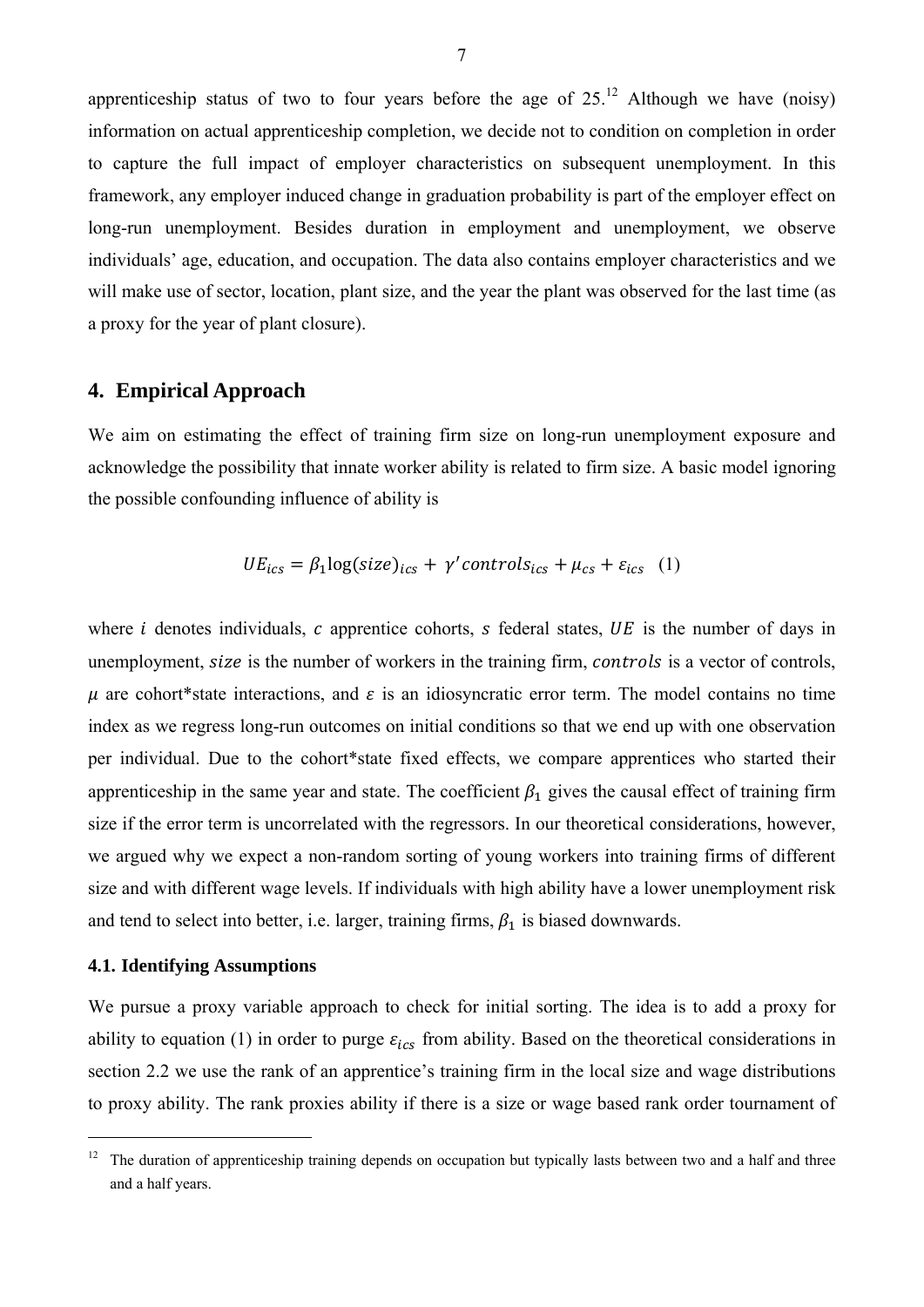apprentices into local training firms, i.e. if apprentices search at the local labor market and if – on average – the best apprentices will find the best training firms.

We believe that it is natural to assume that young workers look for the best position but we have to admit that we don't know whether the tournament is perfect in practice. However, at least we do know that large firms put much effort in selecting the best young workers (see section 2.2). Identification comes from assumptions about regional mobility. We assume that young workers search for the best apprenticeship position at the local level and are locally perfectly mobile. Once they graduated from apprenticeship, they become more mobile (e.g. because they have higher income or are old enough for a driver's license) and search at the level of federal states or beyond. In robustness checks we test whether results change when mobility of graduates is limited to regional entities smaller than states.

We measure plant size by the number of all employees subject to social security payments. The computation of the ranking can be done in several ways and depends on assumptions on the search behavior of apprentices. For instance, one could assume that apprentices look at firm size, only. A ranking would then be based on the residual of the following regression:

$$
log(size)_{icr} = \mu_{cr} + u_{icr} \quad (2)
$$

where  $c$  is the apprentice cohort, and  $r$  denotes counties, i.e. regional authorities nested in federal states s. The residual  $u$  is the deviation of the size of an apprentice's training plant from the local size distribution of all training plants having apprentices starting in cohort  $c$  at region  $r$ .

If one simply includes the residual  $u$  into equation (1), one does not capture the relative position of the apprentice's training firm in the local labor market if the *variance* of plant size varies over cohort\*region cells. This is simply because the residual of the worst training plant in a low variance cohort\*region cell might well be larger (i.e. closer to zero) than the residual of a training plant being at the, say, 30<sup>th</sup> percentile of the size distribution of a high variance cohort\*region cell. To truly reflect the relative position in a cohort\*year cell, we will therefore always use the rank within cohort\*region cells as a proxy for ability. Our proxy variable regression will have the following general form:

$$
UE_{ics} = \beta_1 \log(size)_{ics} + \beta_2 rank_{icr} + \gamma' controls_{ics} + \mu_{cs} + \varepsilon_{ics}
$$
 (3)

where *rank* reflects the size percentile in the cohort\*region cell. The size based ranking only works if the choice of the training plant is exclusively based on firm size. If, however, young workers first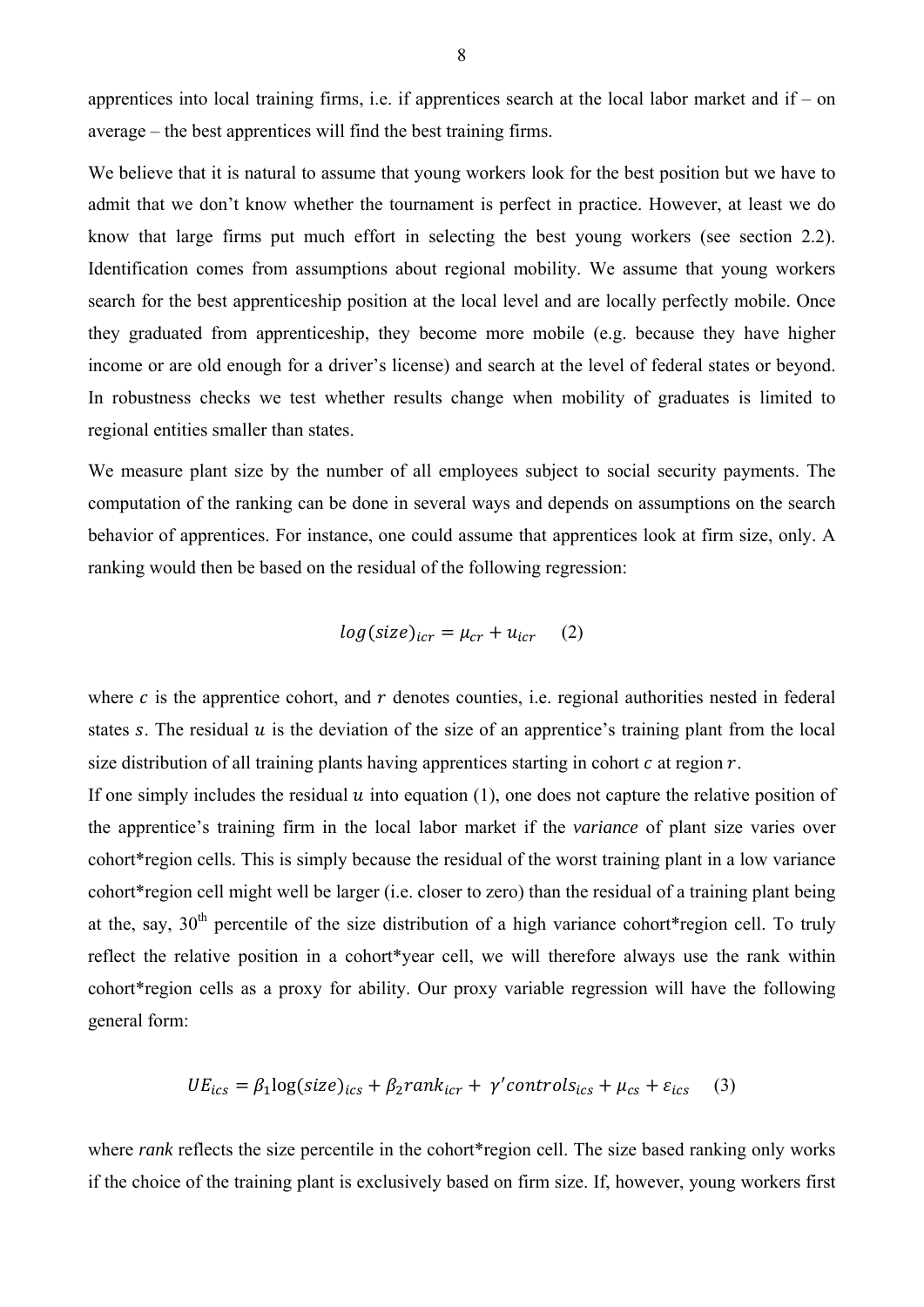decide in which sector they want to be trained and then look at plant size, one would ideally compute rankings within cohort\*region\*sector cells. However, cell sizes are too small in our sample. To solve this dimensionality problem we add 17 sector dummies to equation (2)

$$
\log(size)_{icr} = \mu_{cr} + \sum_{j=1}^{17} \alpha_j sector_{cr} + u_{icr} \quad (4)
$$

so that residual  $u$ , which is again the basis for the local ranking, now reflects size residuals after controlling for sectoral size differentials and cohort\*region dummies.

#### **4.2. Wage Ranking versus Size Ranking Immobility**

Our dataset contains information on the training *plant* but not on the training *firm*. This can be a problem for our estimation strategy as characteristics that influence the attractiveness of a training position and thus the ranking process (e.g. training quality, turnover rates, access to internal labor markets with high wages) often depend on firm size and not on plant size. For example, the subsidiaries of large banks are small plants themselves but offer attractive training positions embedded in a large company. We may capture part of the problem by controlling for sectors in equation (4). However, an alternative solution to this issue can be the use of wages instead of size. The wage level of a firm is also a key determinant of firm attractiveness but does not differ much from the wage level of its plants. The plant wage is therefore a promising alternative for building an ability proxy. We measure the wage level by the median plant wage. To be clear, we don't use the distribution of apprenticeship wages as these are heavily regulated and occupation specific. We rather argue that apprentices are forward looking and sort into plants on the basis of post-training wage expectations.

The computation of the ranking follows along the same lines as the computation of the size ranking. The residual is now the deviation of the median wage of an apprentice's training plant from the median-wage distribution of all training plants having apprentices starting in cohort  $c$  at region  $r$ . Analogue to the size ranking, we will also present wage rankings conditional on sector affiliation. To interpret the rank position as an ability proxy, we have to assume that conditional on covariates, the position in the local size (or wage) ranking is uncorrelated with unobserved characteristics that have an effect on unemployment exposure, i.e. the error term. In turn, we expect firm size to have a direct effect on unemployment exposure (e.g. via training quality) regardless of the position in the local ranking.

To sum up, our approach yields estimates for the effects of firm size by comparing individuals starting their apprenticeship in the same year in the same federal state. We condition on further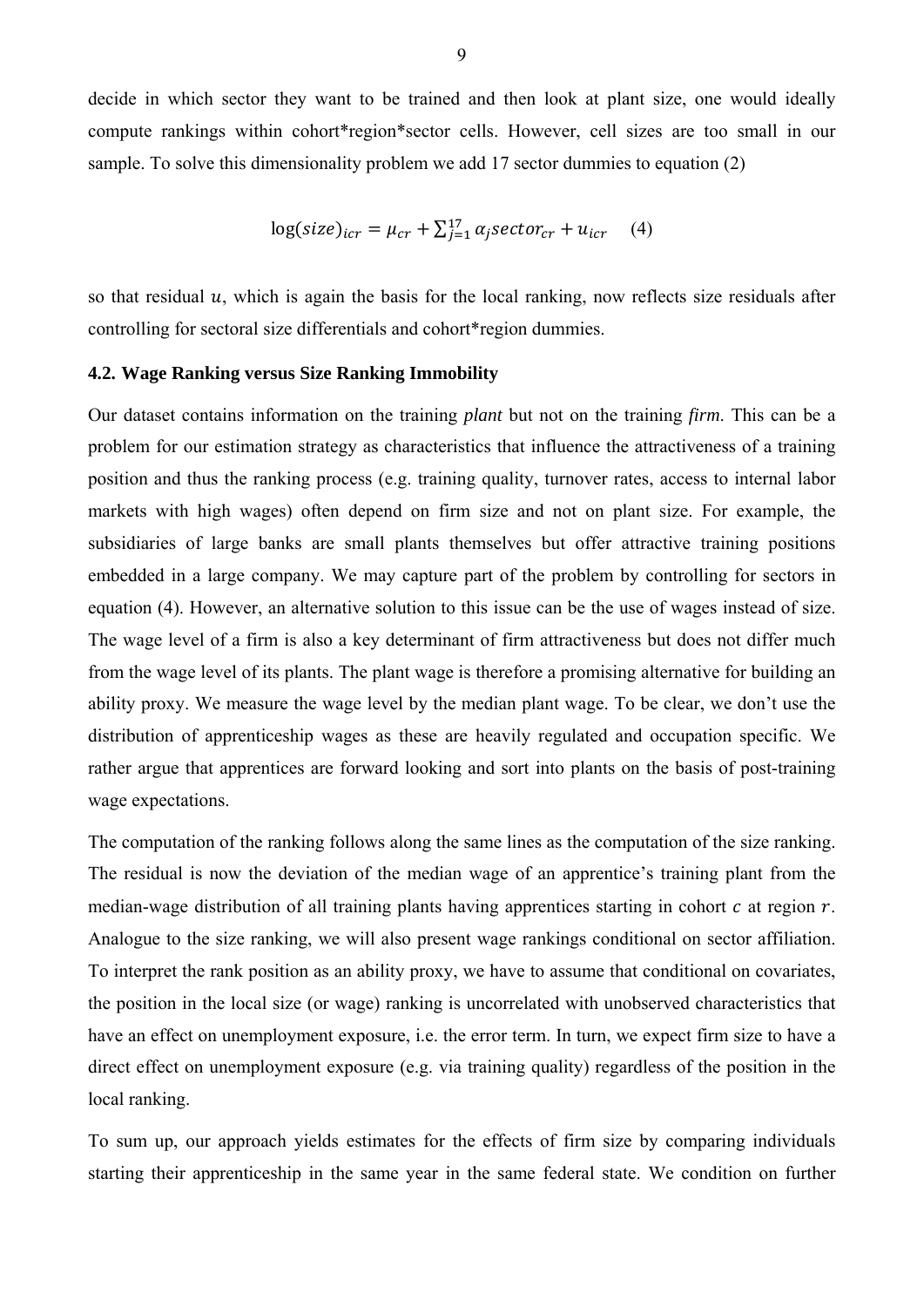controls and the relative position of an individual's training plant in the distribution of plant size and plant-level median wages in year\*county cells.

# **5. Results**

 $\overline{a}$ 

#### **5.1. Descriptive Evidence**

We start with a description of 15 year employment and unemployment as identified in our data. We follow Schmillen and Möller (2012) and label the unobserved remainder of the professional career as 'neither employed nor unemployed'. This category also encompasses periods of work outside the social security system, e.g. as a civil servant or self-employed. As described above, the 15 year period starts three years after the end of the apprenticeship spell. This is done in order to get rid of transitory unemployment or non-employment spells, e.g. associated with military service.

Table 1 shows that the average number of days in unemployment amounts to roughly nine months distributed over 2.3 distinct unemployment spells.<sup>13</sup> In the vast majority of time, men are observed to be employed. Excluding those being neither employed nor unemployed, individuals are on average employed 93.7 percent of the time. The mean unemployment duration is, however, not capturing the entire picture as most men never experienced unemployment and few have been unemployed for a very long time. Figure 1 shows that the median unemployment duration in the regression sample is zero days, that the  $75<sup>th</sup>$  percentile (279 days) is similar to the mean, and that the  $95<sup>th</sup>$  percentile (1,383 days) amounts to three years and nine months.

As our analysis covers a long time span, it is interesting to look for trends in unemployment risk by year of training entry. Figure 2 clearly shows a fairly stable unemployment distribution until the early 1980ies. Beginning with the entry cohort of 1983, unemployment risk increased and reached peak at the 1987 cohort. Compared to the 1975 (1982) cohort, the 1987 cohort experienced a 18 (25) percent higher mean unemployment duration, which was mostly driven by an increase at the highest percentiles. The later entry cohorts therefore seem to suffer from the bad employment prospects for West German men, in particular between 1993 and 2006. In our regression analysis, we will therefore control for entry cohorts.

Table 2 illustrates how unemployment duration varies with the size of training plant in the final regression sample. Unemployment duration is highest for men having been trained in small plants and decreases with plant size. The unconditional difference between the lowest and the highest size

<sup>&</sup>lt;sup>13</sup> Our final sample comprises 59,703 apprentices. This is the sample for which we have full information on all covariates and for which region\*year cells are sufficiently large to compute the rank positions. All figures and tables are based on this sample.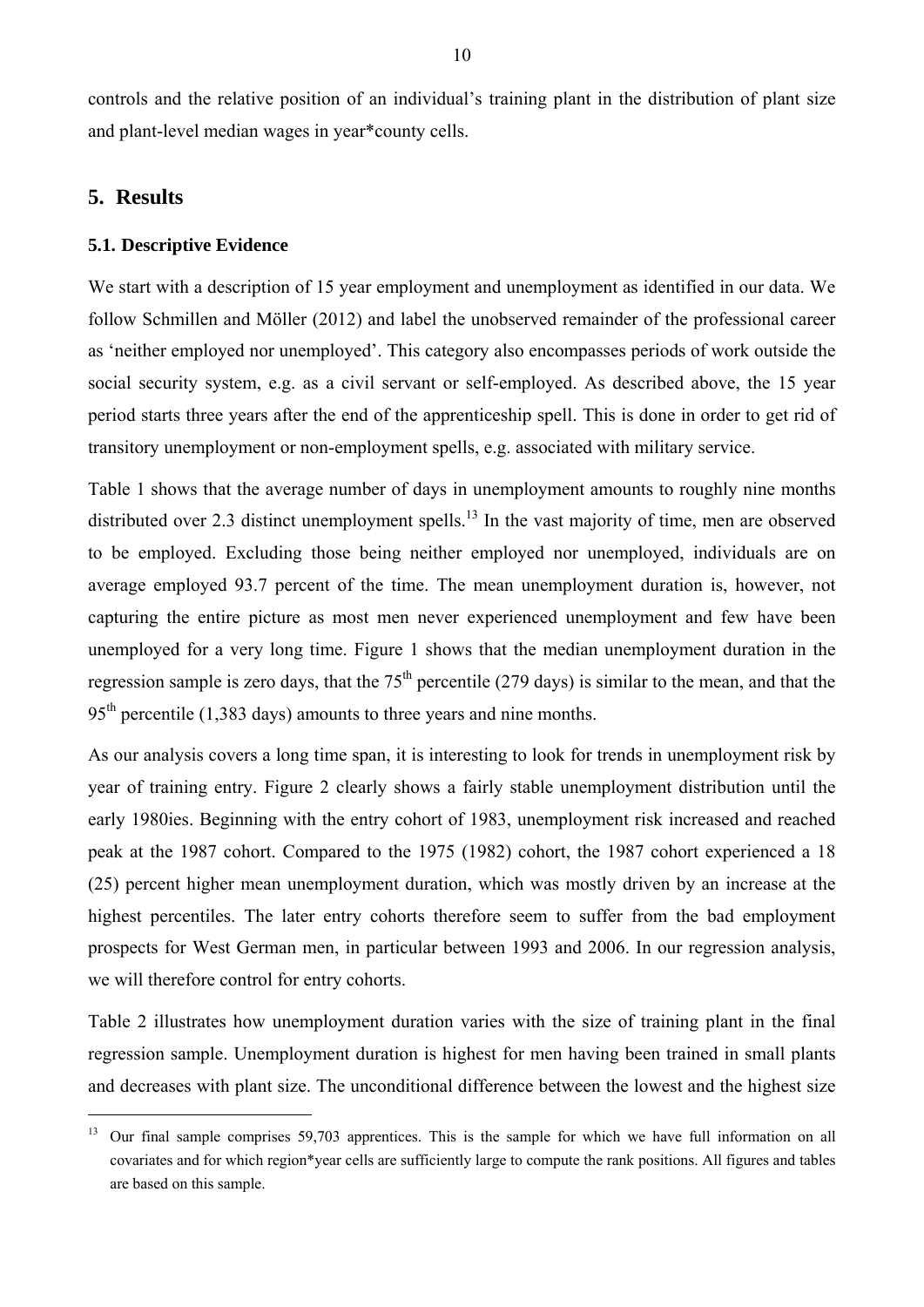category is 117 days. Graduates from large plants are 22 percentage points less likely to become ever unemployed than their counterparts from small plants and experience on average 1.4 distinct unemployment spells compared to 2.9 spells for small plant graduates. All figures decline monotonically with plant size and we therefore find, as a descriptive fact, that the size of one's training firm is inversely related to later life unemployment experience.

#### **5.2. Multivariate Results**

 $\overline{a}$ 

We will regress the 15 year unemployment duration on a set of initial conditions measured at the beginning of apprenticeship training, which yields a cross-sectional data set based on 59,703 apprentices. The explanatory variable of interest is size of training plant which enters in logarithmic form.<sup>14</sup> The vector of control variables includes individual characteristics as age, education, and training occupation, which is essentially all relevant individual-level information available in our data set. Education enters as a set of four dummies,<sup>15</sup> and age enters linearly. Sector dummies are the only plant-level control variables. It turns out that results are virtually unaffected by using 3 digit or 2 digit occupational classes instead of a simple 1 digit classification. As 1 digit sector affiliation is also sufficient, we decided to use the most parsimonious specification with 1 digit occupation and sector. We condition on a set of 112 dummies reflecting the interaction of 16 cohorts and seven (aggregated) federal states.<sup>16</sup> These state\*cohort fixed effects aim on equalizing confounding factors correlated with plant size and cumulated unemployment exposure, e.g. regionand cohort specific unemployment rates. Regions are defined at the county-level *(Kreise)* so that we have about 5,000 region\*cohort cells in our rank estimation. We will start with OLS and proxy variable regression and check the robustness of our results. Then we deal with the corner solution issue by turning to an analysis of the effects on intensive and extensive margin of unemployment and by using quantile regression.

<sup>&</sup>lt;sup>14</sup> We tested a number of other specifications including linear and linear-quadratic specifications as well as four dummy categories as used in Table 2. The linear-logarithmic specifications yield the lowest value of the information criteria (AIC and BIC) and has been chosen for this reason.

<sup>&</sup>lt;sup>15</sup> The vast majority enters with completed lower or medium secondary education (92 percent). Another 3.3 percent has upper secondary education. The remainder consists of individuals with one of the two secondary school degrees and a vocational qualification.

<sup>16</sup> Federal states have been aggregated such that each aggregate consists of a sufficient number of counties. We therefore aggregated the states Rhineland Palatinate with Saarland, Bremen with Lower Saxony, and Hamburg with Schleswig-Holstein.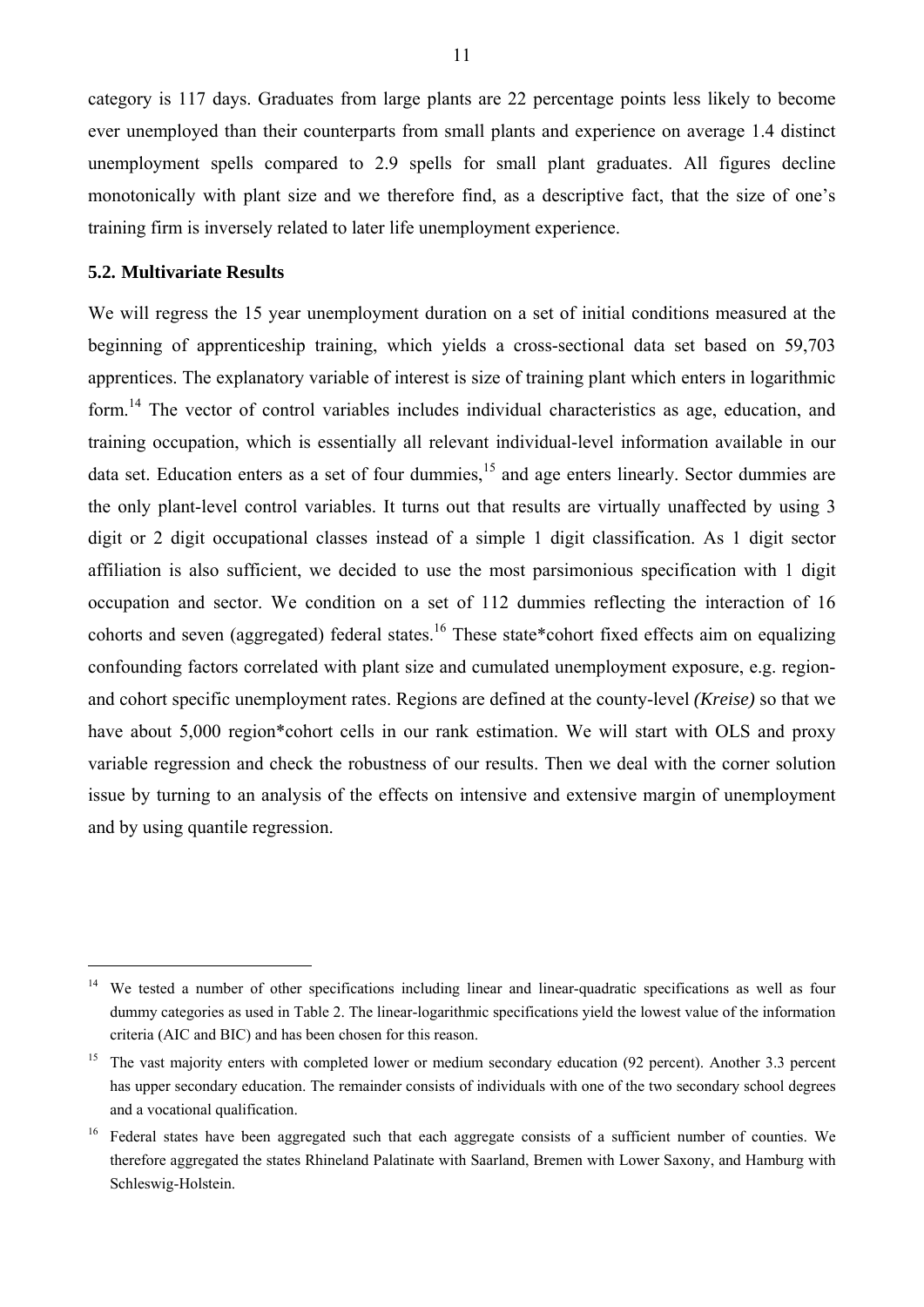## *Ordinary Least Squares*

OLS results are presented in Table 3. Column 1 shows results without controlling the ranking variable while the other four columns use different rankings. Throughout all columns, the coefficient of employer size is negative and statistically well determined. The size of the coefficient varies modestly between -4.6 and -6.9. The first column shows 0.07 unemployment days less per 1 percent increase in employer size, which corresponds to a decrease of 5 days of unemployment for each doubling of plant size. $17$ 

Each ranking variable takes up values from 1 to 4, which reflects the quartiles of the size or wage residuals, respectively, within region\*cohort cells. Throughout columns two to five, the coefficients of all ranking variables have the expected negative sign and are statistically significant. The coefficient of -6.086 in column 2, for instance, means that individuals who started their training in the same year in the same federal state in a plant of the same size and sector (and conditional on further controls) are expected to differ in their unemployment experience by 6 days if their training plants are at neighboring quartiles of the *local* plant size distribution.18 One may argue that controlling for state\*cohort fixed effects is not detailed enough to rule out confounding correlations between local labor market conditions on the hand and both plant size and apprentices' long-run unemployment exposure at the other hand. We therefore rerun these regressions conditioning on district\*cohort fixed effects and found very similar results (available upon request from the authors). $^{19}$ 

The coefficients in columns 2 and 3 have additional interesting implications. First, the fact that the position in the local size distribution matters conditional on plant size shows that there is a local competition for training places. Second, the fact that plant size matters after controlling for the success in the local tournament means that individuals can improve their outcomes by moving to better regions. For instance, results in column 3 imply that being in the next highest quarter of the local size distribution is worth the same as being in a plant that is 3.4 times larger *ceteris paribus*.<sup>20</sup> Put it differently, young workers who would like to have the unemployment risk associated with climbing up one quarter in the local size distribution may achieve this by moving to a region where plants are larger by the factor 3.4. To gauge the relative importance of plant size versus local ranking, we take a look at the sample distribution of mean plant size of training firms at the region

<sup>17</sup> I.e.  $-7*log(2) = -7*0.69 \approx -5$ 

<sup>&</sup>lt;sup>18</sup> Remember that being in the, say, third quartile of the local distribution of a certain region\*cohort cell must be no means correspond to a higher plant size compared to being at the second quartile of another region\*cohort cell.

<sup>&</sup>lt;sup>19</sup> The district level corresponds to the NUTS-2-level.

<sup>&</sup>lt;sup>20</sup> With  $log(x) = -6.407/-5.193 = 1.238$  and  $x = exp(1.238) = 3.4$ .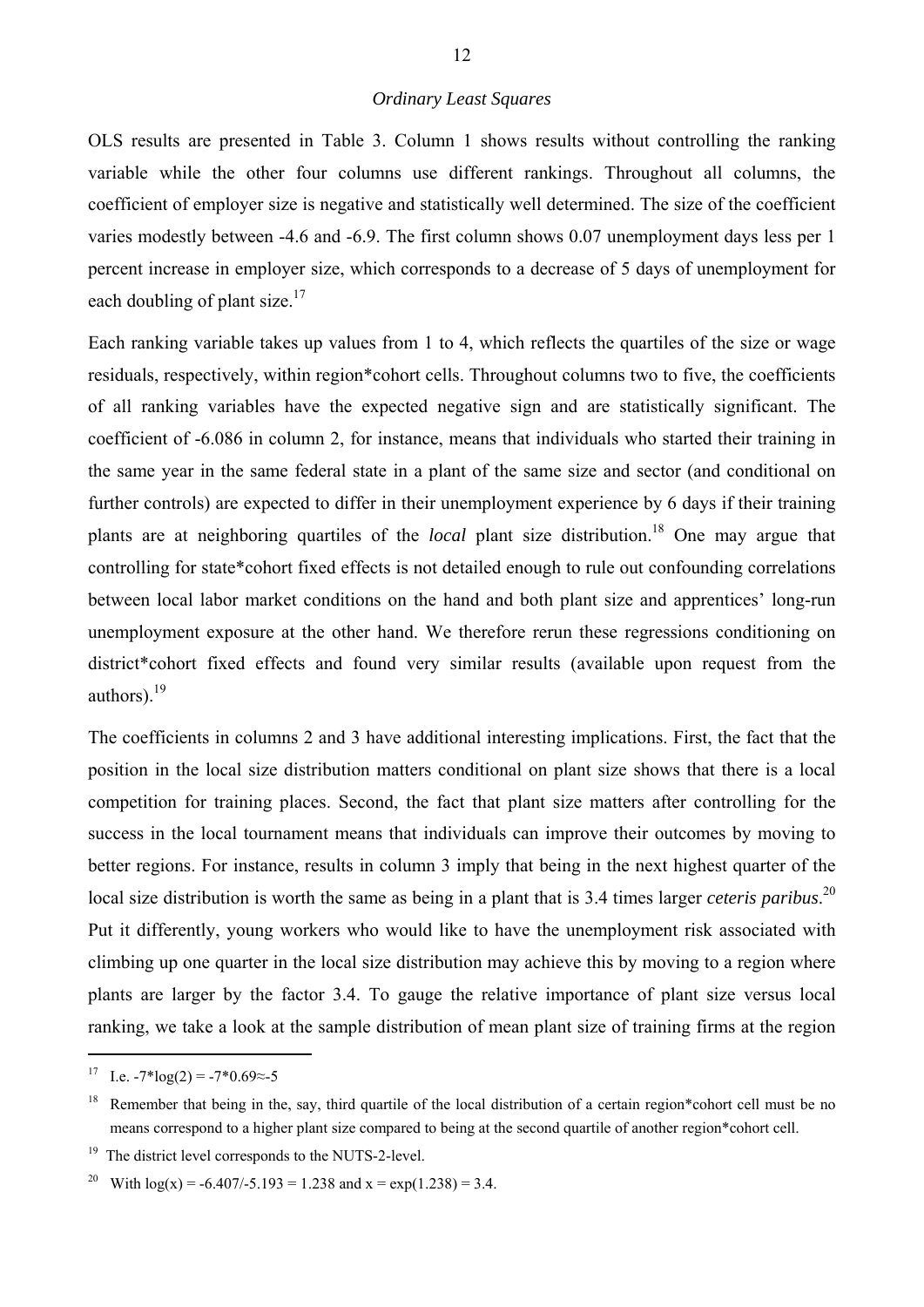level.<sup>21</sup> It turns out that young workers can achieve the above mentioned factor 3.4 in plant size by, e.g., moving from a region at the  $15<sup>th</sup>$  percentile of the region-level plant size distribution to the median region or from the median region to the  $85<sup>th</sup>$  percentile. In our eyes, this shows that the local ranking is quite important and that a young worker who makes it to the top of the local distribution can offset regional disadvantages to a considerable extent. However, it also shows that regional size differences are such large that young workers can actually help their good luck along by moving to a region with larger firms.

The coefficient of the wage ranking of -7.033 in column 4 is of similar magnitude as the coefficients from the size rankings but more precisely estimated. It points to an unemployment difference of 7 days if training plants are at neighboring quartiles of the local plant-level wage distribution. Column 5 applies a ranking based on the residuals from equation 4 and therefore assumes that workers first choose their sector and then look for the highest-paying local plants in that sector. While the overall picture remains, the ranking coefficient is now -10.4. Without pushing the difference to column 4 too far, the more pronounced impact of the local ranking after conditioning on sector lets us conclude that many young workers first select sectors and then plants.

In sum, our main results are:

- 1. an individual's position in the local ranking (size and wage) is important, which points at the existence of local rank-order tournaments and
- 2. conditional on the local ranking, training firm size is important for the long run unemployment exposure of former apprentices.

The much higher incidence of plant closure within the group of small plants (Fackler et al. 2013) is one potential transmission channel for the effect of size of training plant on long-run unemployment duration that has little to do with training strategies. We know the last year the plant is observed in the data and generate a closure dummy being 1 if the training plant closes within 21 years after the apprentice first entered.<sup>22</sup> Conditioning on this dummy, our estimate for the size variable in equation 1 increases to -5.2 but is still highly significant with a t-value of  $4.6<sup>23</sup>$  Adding the same proxy as in column 3 (5) of table 3, the estimate for the size coefficient goes up to -3.7 (-3.3), while

<sup>&</sup>lt;sup>21</sup> Looking at the cohort\*region level distribution would be first best. However, some of these cells are too small to give distributional characteristics a meaningful interpretation. In considering the distribution at the region level, we simplify matters by assuming that plant size is roughly stable at the region level.

<sup>&</sup>lt;sup>22</sup> We choose 21 years because this is the sum of a 3 year apprenticeship plus our 15 year exposure duration and the 3 year gap after graduation that we impose before counting unemployment days.

<sup>23</sup> Results are available upon request.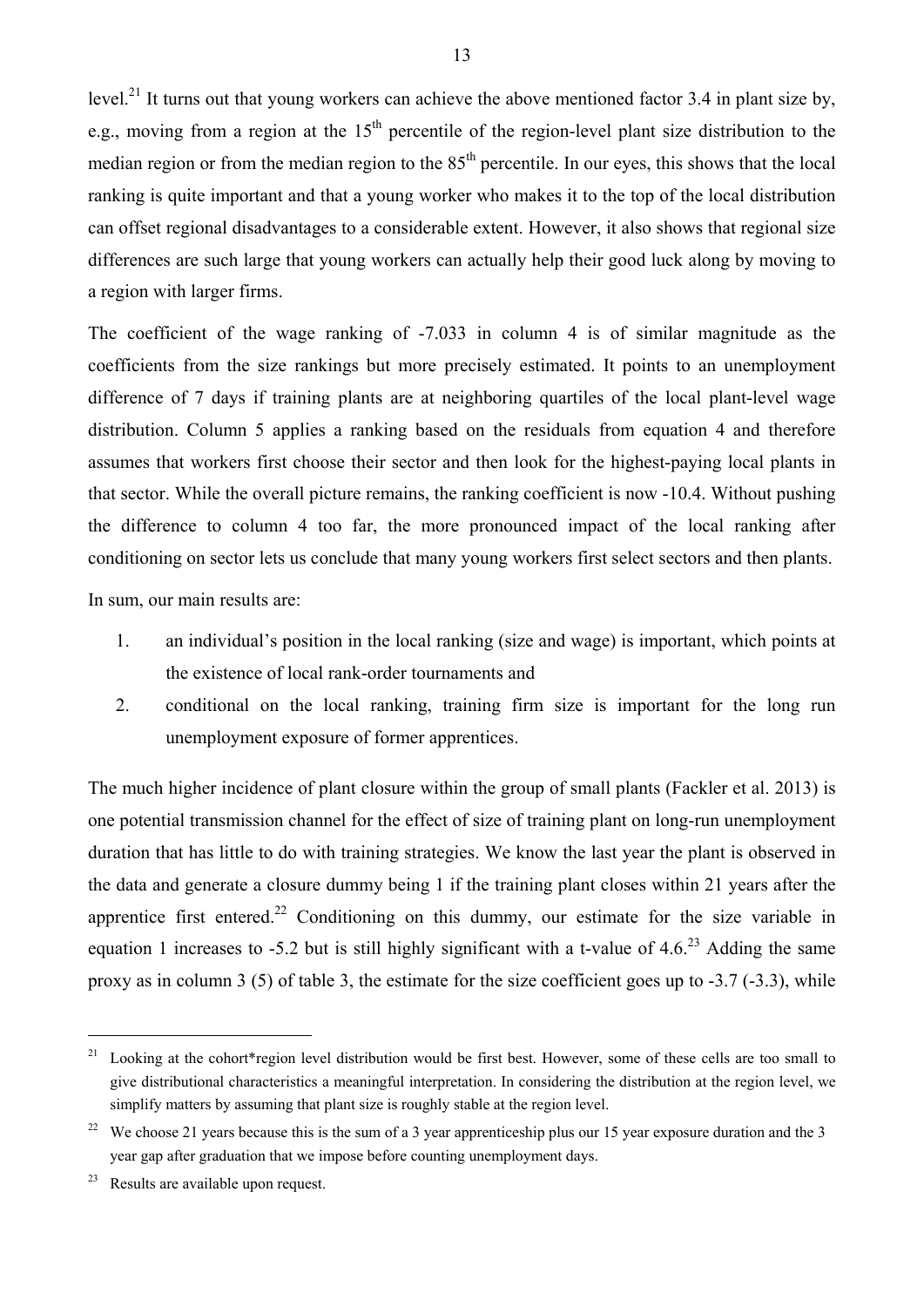the coefficient of the ranking is barely affected. Of course, the coefficient of the closure dummy is always highly significant and indicates an increase in the employment duration by 34 days if the plant closes. Overall, controlling for closure mutes the size effect but leaves the ability effect unchanged.<sup>24</sup>

#### *Dealing with Corner Solutions*

As shown in Figure 1, long-run unemployment duration is zero for half of the men in our sample. Following Wooldridge (2002: 517), we treat this as a corner solution outcome instead of censoring. Hence, we consider zeros as observed outcomes and not as a result of censoring of some latent concept of unemployment duration and deal with it employing Cragg's (1971) Two Part Model and conditional quantile regressions (Koenker and Basset 1978), respectively.

While OLS and the Cragg model recover effects on conditional means, quantile regression estimates effects on conditional quantiles. In our study, higher quantiles, such as the 75<sup>th</sup> percentile, are not affected by excess zeros. It turns out that quantile estimates using the size or wage ranking, respectively, with sector controls are more pronounced than OLS effects. At the 75<sup>th</sup> percentile and using the size ranking, log plant size has a coefficient (standard error) of -15.23 (1.582) and the ranking coefficient is -7.930 (3.380). With the wage ranking, log plant size has a coefficient (standard error) of -15.77 (1.292) and the ranking coefficient is -11.759 (2.263).<sup>25</sup> Hence, compared to the corresponding OLS results in table 3, the ranking coefficient changes only mildly but the size coefficient is about tripled so that each doubling of plant size reduces the  $75<sup>th</sup>$  percentile of the unemployment exposure distribution by half a month. The main result, however, is that both plant size and ranking still have highly significant negative effects on unemployment duration.

If we assume independency of explanatory variables and the error term and normally distributed errors, the conditional expectation of y is the product of the probability of a positive y and the conditional expectation of y given y is positive:  $E(y|x) = P(y > 0|x) \cdot E(y|x, y > 0)$ . Both  $P(y > 0|x)$  and  $E(y|x, y > 0)$  are interesting quantities in our study. The first is the conditional probability of ever becoming unemployed, i.e. the extensive margin of unemployment. The second is the intensity of unemployment exposure given unemployment, which is the intensive margin. Both quantities can be compute after estimating a Tobit model. Note, however, that the Tobit is very restrictive in several ways. First, it is inconsistent if errors are non-normal or heteroskedastic.

<sup>&</sup>lt;sup>24</sup> The latter is interesting in its own right as it suggests that there is no ability sorting of young workers with respect to future plant closure.

<sup>&</sup>lt;sup>25</sup> Results are available upon request from the authors.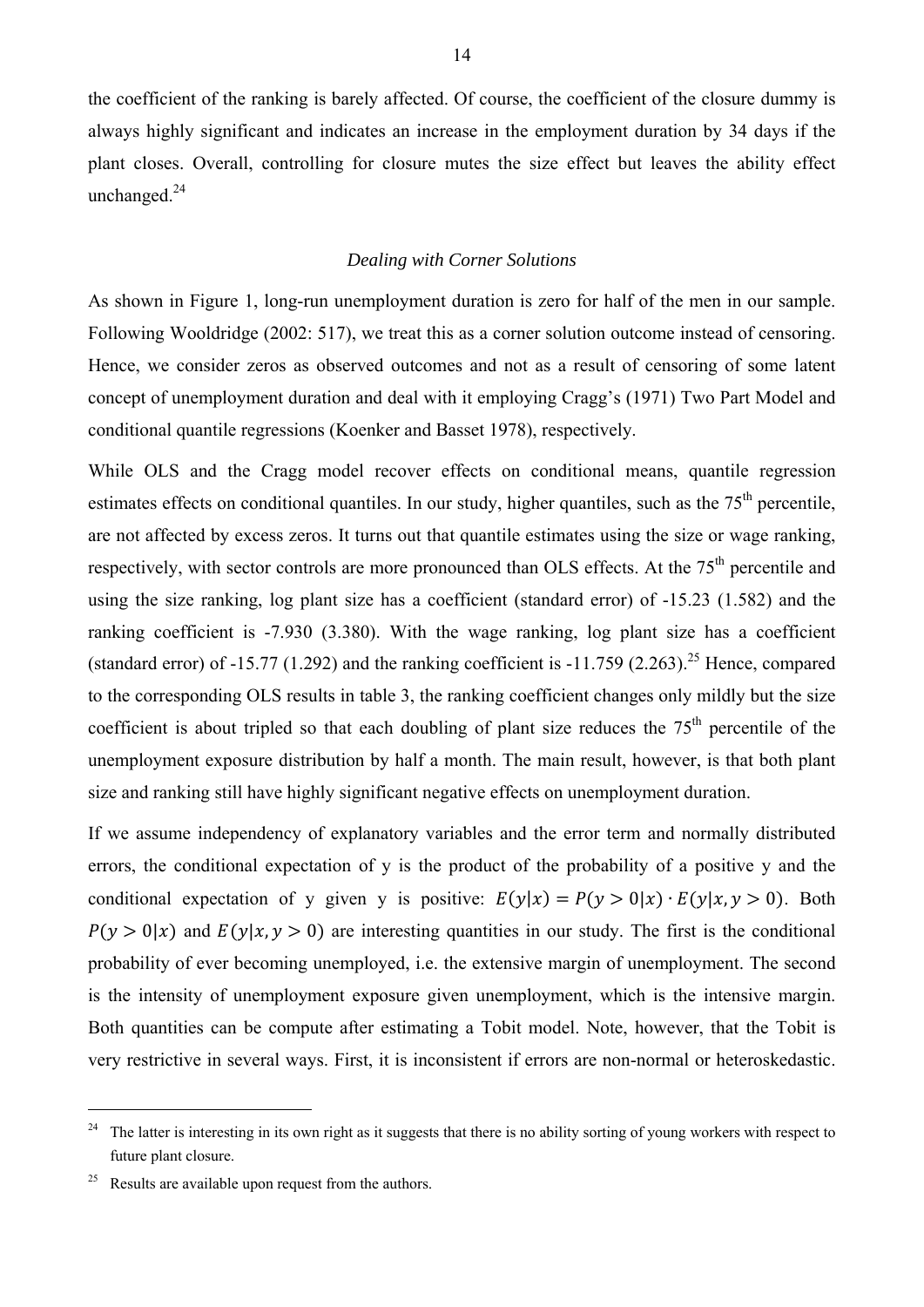Second, it restricts extensive and intensive margin to be driven by the same mechanism (i.e. the same vector of explanatory variables) and, importantly, effects on both margins have to have the same sign.

Cragg's (1971) Two Part Model overcomes these issues.<sup>26</sup> It consists of two separate regressions for extensive and intensive margin and both regressions may generate distinct coefficient vectors. What is more, homoskedasticity and normality in the error are not necessary for consistency of the model. We estimate a Probit model for the extensive margin and a linear model for the intensive margin and report results in Table 4.

Columns 3 to 6 of Table 4 show that a better ranking decreases both the risk of becoming ever unemployed and the number of days in unemployment if having ever been unemployed. This is reassuring as opposite results would cast doubt on whether the ranking really measures apprentice quality. The size ranking loses statistical significance in the two part model. The probit results (columns 3 and 5) demonstrate that, independently of the ranking used, the probability of ever becoming unemployed decreases with the size of the training firm, which corresponds to our descriptive evidence. The effect is substantial: each doubling of firm size yields a reduction in the risk of ever becoming unemployed during the observation window by 1.5 percentage points.<sup>27</sup>

Turning to men that have been unemployed for at least one day, we see a completely reversed picture. Once unemployed, doubling of plant size results in ten *additional* days in unemployment and this does not depend on which ranking is used.<sup>28</sup> Technically, this can be either due to a higher amount of subsequent unemployment spells or due to a longer duration within unemployment. We find that for men being unemployed at least once, plant size reduces the number of unemployment spells but increases the length of the average spell.<sup>29</sup> The latter can have different reasons. It could simply be that men from large training plants stay unemployed longer because their on average higher wages also yield higher unemployment benefits. Alternatively, they may have to search longer in order to arrive at a new employer offering the same wage (or working conditions). This might be due to few job openings for high-wage workers, e.g., because a lot of firm-specific human capital is required in most positions and that's why they are typically filled with former in-house apprentices. For men separating from a large employer, their high amount of firm specific capital might thus be an obstacle to get a new, similar job. Taking into account the negative effect on the

<sup>&</sup>lt;sup>26</sup> For a textbook treatment of the method see e.g. Cameron and Trivedi (2005).

<sup>&</sup>lt;sup>27</sup> Not surprisingly, the effect at the extensive margin is closer to zero when conditioning on the year of plant closure. It, however, changes only modestly and remains statistically significant. Results are available upon request.

<sup>&</sup>lt;sup>28</sup> As expected, conditioning on plant closure leaves the effect at the intensive margin unaffected.

<sup>&</sup>lt;sup>29</sup> Results available upon request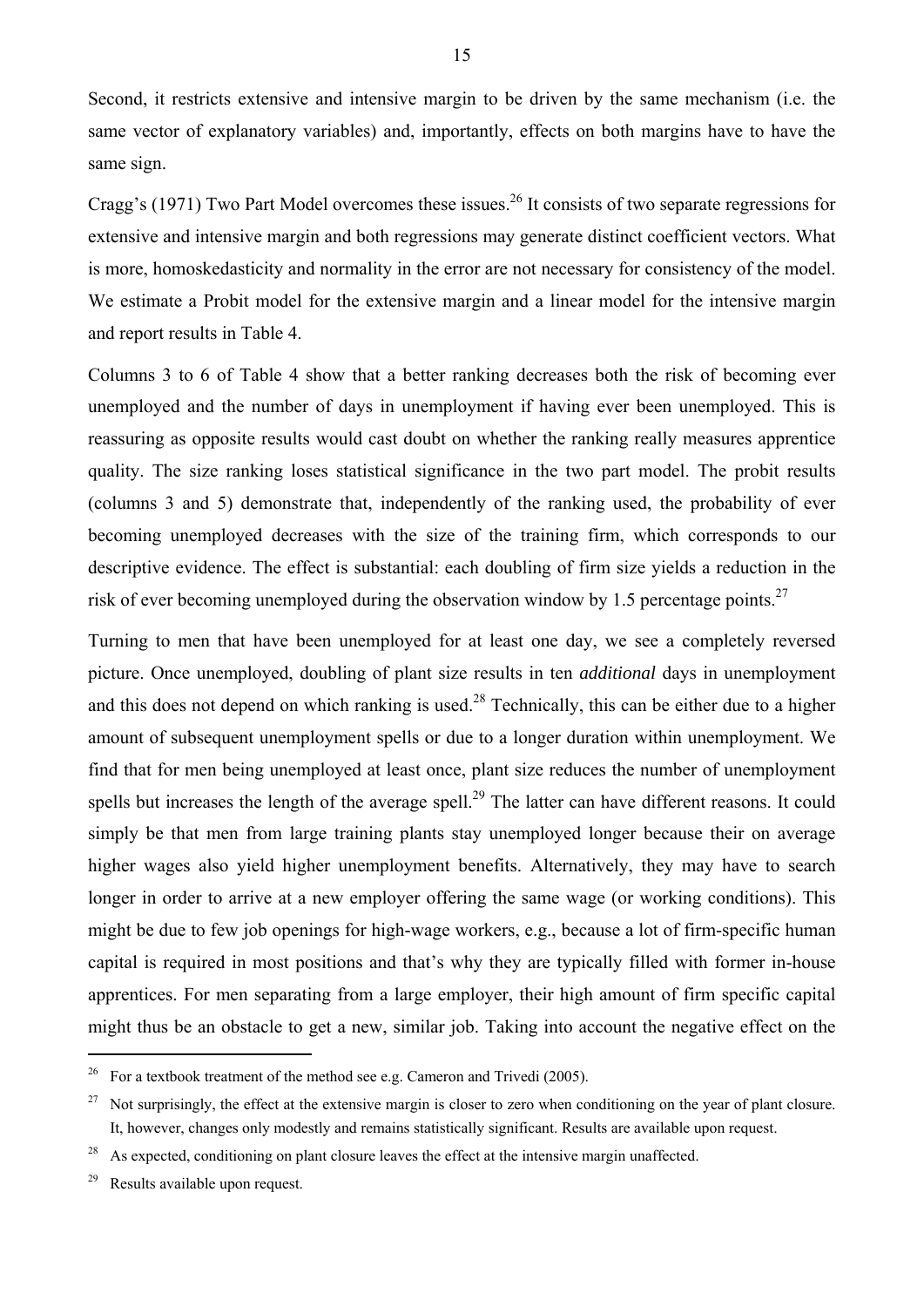number of spells, another plausible interpretation is that men trained in larger plants and becoming displaced search longer for new jobs but ultimately find better matches.

# **6. Discussion and Implications**

We use a large administrative data set that follows graduated apprentices during their working life and show that training in large and medium-sized firms is associated with considerably less unemployment. These findings, however, may simply be the result of sorting processes: Larger training plants with higher wage levels attract and choose the most able young workers. Therefore we use a proxy for ability to estimate and control for the impact of ability on long-run unemployment. We assume that rank order tournaments for the most attractive training positions take place and take into account an institutional peculiarity of the German training system, the empirically observable regional immobility of apprentices. Accordingly, we can use a region- and cohort specific ranking based on training plants' size and plant-level median wages to proxy for apprentices' ability.

Our main results are that the negative association between training plant size and cumulated unemployment exposure is muted but still statistically well determined even after we control for the rank of an individual's training firm in the local plant size distribution or the local wage distribution, respectively, and that the rank itself is a predictor for cumulated unemployment exposure. The fact that the position in the local size distribution matters conditional on plant size shows that there is a *local* competition for training places. The fact that plant size matters after controlling for the success in the local tournament means that individuals can improve their outcomes by moving to better regions. Our results therefore imply that luck plays a role, too: Young workers with certain ability have a lower risk of unemployment if they live in regions with more attractive training positions. This is the result of the regional immobility of German apprentices. The other way around: Young workers who are mobile can in this way reduce their risk of unemployment during working life. Interpreting the ranking as ability proxy, we can say that the ability of young workers plays a role for the risk of unemployment during working life and that ability-based sorting processes already take place during the transition from school to apprenticeship. This complements research on sorting processes that typically look at sorting later in working life (e.g. Card et al. 2013).

We show that mobility may reduce unemployment risk and this implies that lacking mobility increases aggregate unemployment. Consider the case that in some regions attractive apprenticeship positions with good employment prospects are offered but not filled while in other regions worse position are filled. Abstracting from general equilibrium effects, mobility of those who would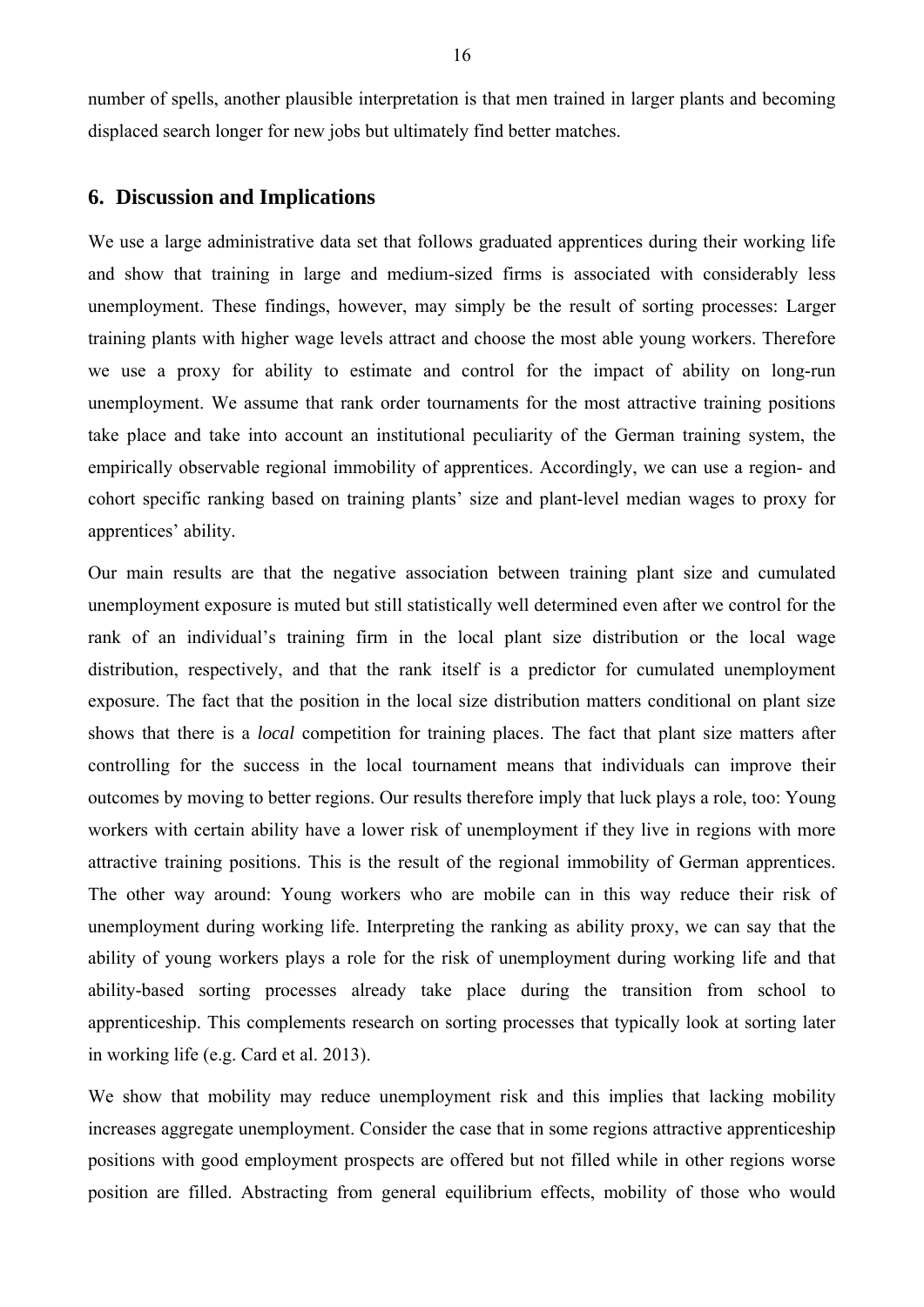otherwise take up the bad positions reduces aggregate unemployment. Arguably, this improvement in factor allocation promotes productivity and growth. Our results imply that supporting regional mobility of young workers, e.g. by informing them better about existing mobility subsidies and dormitories for apprentices and by creating additional mobility incentives is warranted. As the decreasing number of young individuals in Germany and their increased enrollment in tertiary education reduces the pool of applicants for apprenticeship considerably, the shortage of suitable applicants and the problem of vacancies for good training positions are going to be of increasing relevance. Given the traditionally very important role of highly specialized and trained workers for the German model of capitalism, this issue should receive additional public and scientific attention.

We are aware of several shortcomings of our work. First, there are many ways to conduct our proxy variable approach. Local tournaments could take place within larger regional entities or tournaments could have other determinants than wages or firm size. Second, while our data has several strengths, it also lacks potentially important covariates comprising for instance information on the socio-economic background of young workers. Third, the nature of our analysis makes it necessary that we look at apprentice cohorts from the 1970ies and 80ies and it is not clear that our results hold for the most recent cohorts. We think that future research should take into account recent demographic developments and should thereby try to figure out whether shifts in apprentice supply and demand affect the impact of training firms and mobility on unemployment exposure. Retesting our results using different data with more background information could also be a useful exercise.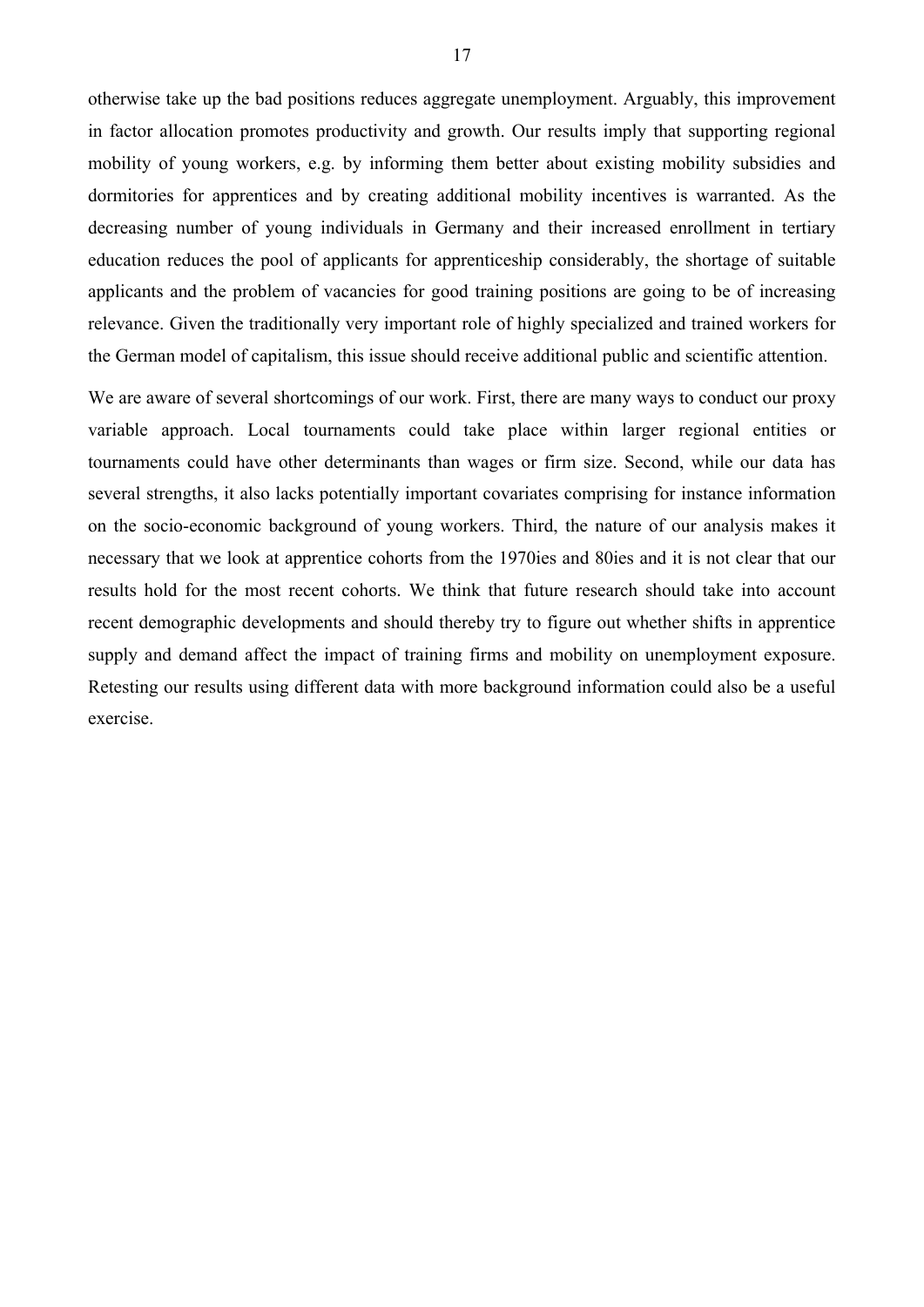#### **References**

- Abowd J, Kramarz F, Margolis D. High wage workers and high wage firms. Econometrica 1999; 67; 411-45.
- Acemoglu D, Pischke J-S. Why do firms train? Theory and evidence. Quarterly Journal of Economics 1998; 113; 79-119.
- Barron JM, Black DA., Loewenstein MA. Employer size: The implications for search, training, capital investment, starting wages, and wage growth. Journal of Labor Economics 1987; 5; 76- 89.
- Bell DNF, Blanchflower DG. Young people and the Great Recession. Oxford Review of Economic Policy 2011; 27; 241-267.
- Belman D, Levine DI. Size, skill, and sorting. Labour 2004; 18; 515-561.
- Biehler H, Brandes W. Arbeitsmarktsegmentation in der Bundesrepublik Deutschland: Theorie und Empirie des dreigeteilten Arbeitsmarktes. Campus-Verlag: Frankfurt/Main, New York; 1981.
- Blossfeld H-P, Mayer KU. Republic of Germany: An empirical study of segmentation theories from a life course perspective. European Sociological Review 1988; 4; 123-140.
- Cameron AC, Trivedi PK. Microeconometrics: methods and applications. Cambridge university press: Cambridge, MA; 2005.
- Card D. The causal effect of education on earnings. In: Ashenfelter O, Card D (Eds). Handbook of labor economics, vol. 3A. North-Holland: Amsterdam; 1999. p. 1801-1863.
- Card D. Estimating the return to schooling: Progress on some persistent econometric problems. Econometrica 2001; 69; 1127-1160.
- Card D, Heining J, Kline P. Workplace heterogeneity and the rise of West German wage inequality. Quarterly Journal of Economics 2013; 128; 967-1015.
- Carneiro P, Heckman JJ. Human capital policy. In: Heckman JJ, Krueger A (Eds). Inequality in America: What Role for Human Capital Policies? MIT Press: Cambridge, MA; 2003.
- Cragg John G. Some statistical models for limited dependent variables with application to the demand for durable goods. Econometrica 1971; 39; 829-844.
- Cramer U, Koller M. Gewinne und Verluste von Arbeitsplätzen in Betrieben. Der "Job-Turnover"- Ansatz. Mitteilungen aus der Arbeitsmarkt und Berufsforschung 1988; 21; 361-377.
- Cunha F, Heckman JJ. The technology of skill formation. The American Economic Review 2007; 97; 31-47.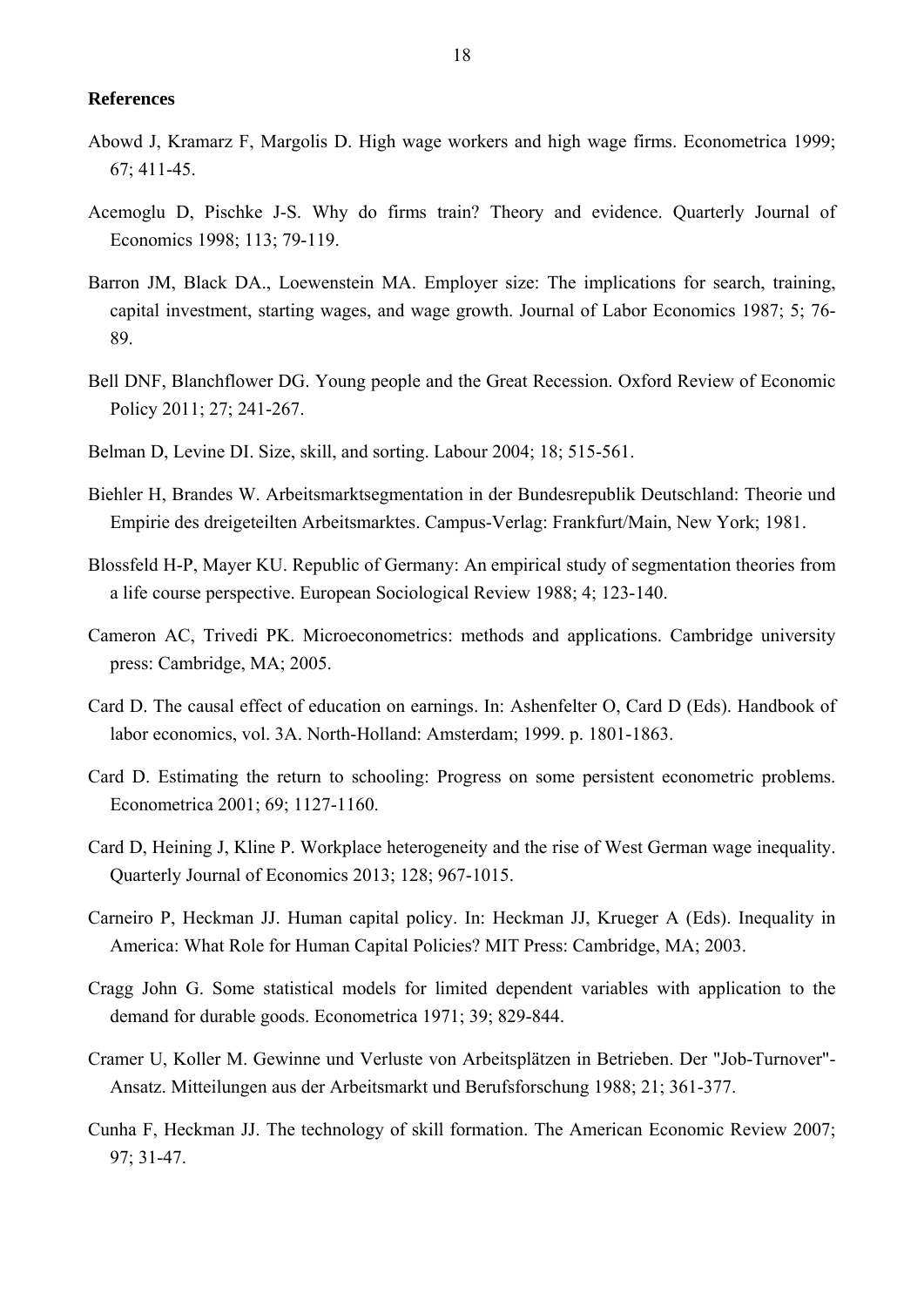- Cunha F, Heckman JJ. Formulating, identifying and estimating the technology of cognitive and noncognitive skill formation. Journal of Human Resources 2008; 43; 738-782.
- Ellwood DT. Teenage unemployment: Permanent scars or temporary blemishes. In: Richard B. Freeman and David A. Wise, (eds.). The youth labor market problem: Its nature, causes, and consequences: 349-390. NBER Books: Cambridge, MA; 1982. p. 349-390.
- Euwals R, Winkelmann R. Training intensity and first labor market outcomes of apprenticeship graduates. International Journal of Manpower 2004; 25; 447-462.
- Fackler D, Schnabel C, Wagner J. Establishment exits in Germany: The role of size and age. Small Business Economics 2013; 41; 683-700.
- Foster L, Haltiwanger J, Syverson C. Reallocation, firm turnover, and efficiency: Selection on productivity or profitability? The American Economic Review 2008; 98; 394-425.
- Fougère D, Schwerdt W. Are apprentices productive? Konjunkturpolitik 2002; 48; 317-346.
- Franz W, Soskice D. The German apprenticeship system. In: Buttler F, Wolfgang F, Schettkat R, Soskice D (Eds). Institutional frameworks and labor market performance. Comparative views on the German and U.S. economies. London and New York: Routledge. 1995. p. 208-233.
- Franz W, Inkmann J, Pohlmeier W, Zimmermann V. Young and out in Germany On Youth's chances of labor market entrance in Germany. In: Blanchflower DG, Freeman RB (Eds), Youth unemployment and joblessness in advanced countries. Cambridge, MA. 2000. p. 381-426.
- Franz W, Zimmermann V. The transition from apprenticeship training to work. International Journal of Manpower 2002; 23; 411-425.
- Garen JE. Worker heterogeneity, job screening, and firm size. Journal of Political Economy 1985; 93; 715-739.
- Göggel K, Zwick T. Heterogeneous wage effects of apprenticeship training. The Scandinavian Journal of Economics 2012; 114; 756-779.
- Gregg P. The impact of youth unemployment on adult unemployment in the NCDS. The Economic Journal 2001; 111; 626-653.
- Heckman JJ, Stixrud J, Urzua S. The effects of cognitive and noncognitive abilities on labor market outcomes and social behavior. Journal of Labor Economics 2006; 24; 411-482.
- Hoxby CM. School choice and school competition: Evidence from the United States. Swedish Economic Policy Review 2003a; 10; 9-65.
- Hoxby CM. (Ed). The economics of school choice. University of Chicago Press: Chicago; 2003b.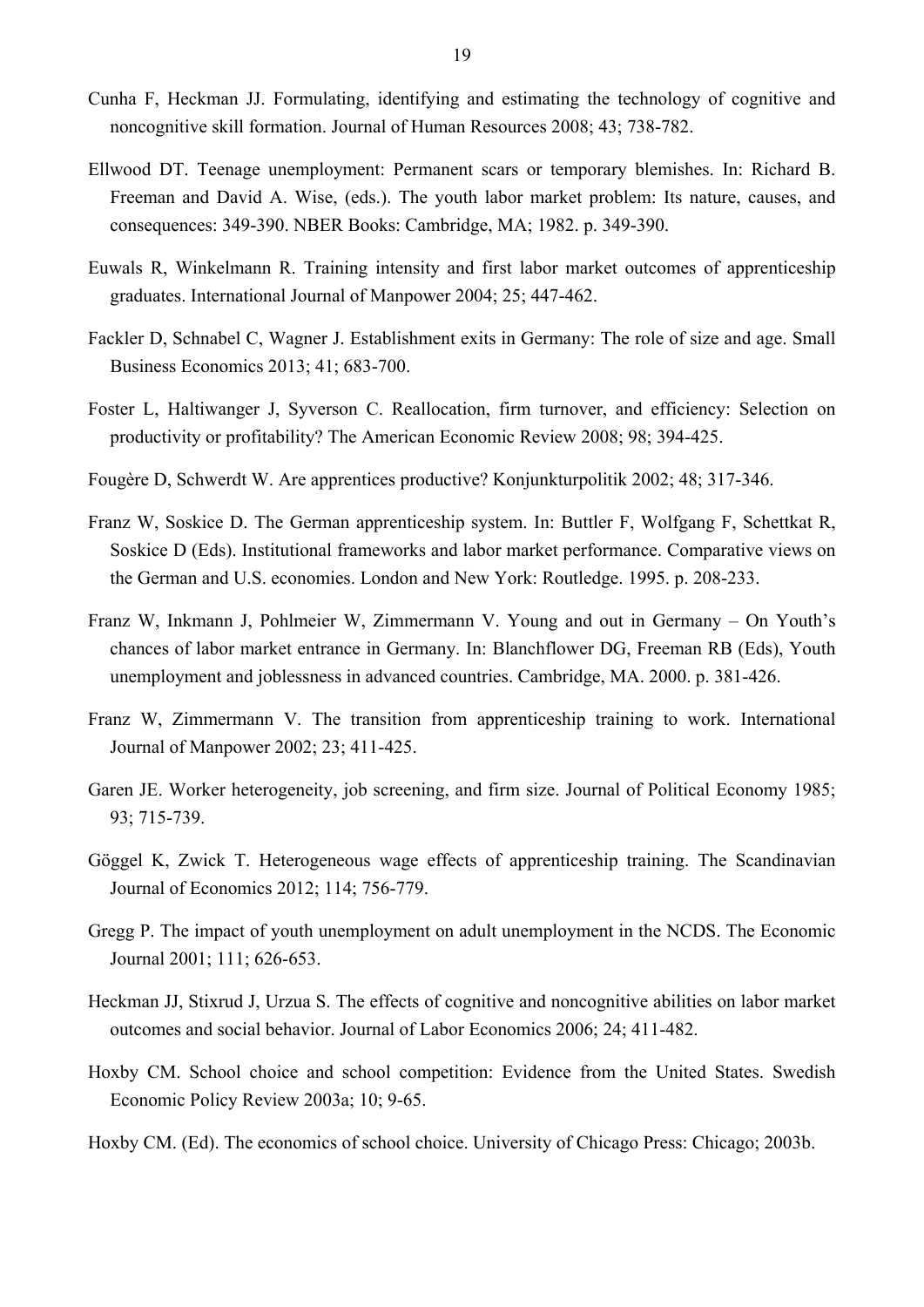- Idson TL, Oi WY. Workers are more productive in large firms. The American Economic Review 1999; 89; Papers and Proceedings; 104-108.
- Koenker R, Bassett Jr G. Regression quantiles. Econometrica 1978; 46; 33-50.
- Lazear EP, Rosen S. Rank-order tournaments as optimum labor contracts. Journal of Political Economy 1981; 89; 841-864.
- Lindley RM. The demand for apprentice recruits by the engineering industry, 1951-71. Scottish Journal of Political Economy 1975; 22; 1-24.
- Lutz B, Sengenberger W. Arbeitsmarktstrukturen und öffentliche Arbeitsmarktpolitik. Eine kritische Analyse von Zielen und Instrumenten. Verlag Otto Schwartz & Co: Göttingen; 1974.
- Mohrenweiser J, Zwick T. Youth unemployment after apprenticeship training and individual, occupation and training employer characteristics. Jahrbücher für Nationalökonomie und Statistik 2015; 235; 403-417.
- Möller J, Umkehrer M. Are there long-term earnings scars from youth unemployment in Germany? Jahrbücher für Nationalökonomie und Statistik 2015; 235; 474-498.
- Mroz T, Savage T. The long-term effects of youth unemployment. Journal of Human Resources 2006; 41; 259-293.
- Neubäumer R. Der Ausbildungsstellenmarkt der Bundesrepublik Deutschland. Eine theoretische und empirische Analyse. Duncker & Humblot: Berlin; 1999.
- Osterman P. Institutional labor economics, the new personnel economic and internal labor markets: A reconsideration. Industrial and Labor Relations Review 2011 64; 635-651.
- Reich M (Ed). Segmented labor markets and labor mobility. Edward Elgar: Cheltenham/Northampton; 2008.
- Reich M, Gordon DM, Edwards R. Dual labor markets. A theory of labor market segmentation. The American Economic Review 1973; 63; 359-365.
- Ryan P. The school-to-work transition: A cross-national perspective. Journal of Economic Literature 2001; 39; 34-92.
- Schmillen A, Umkehrer M. The scars of youth. Effects of early-career unemployment on future unemployment experience. IAB Discussion Paper 6/2013. Research Institute of the German Federal Employment Agency: Nueremberg; 2013.
- Schmillen A, Möller J. Distribution and determinants of lifetime unemployment. Labour Economics 2012; 19; 33-47.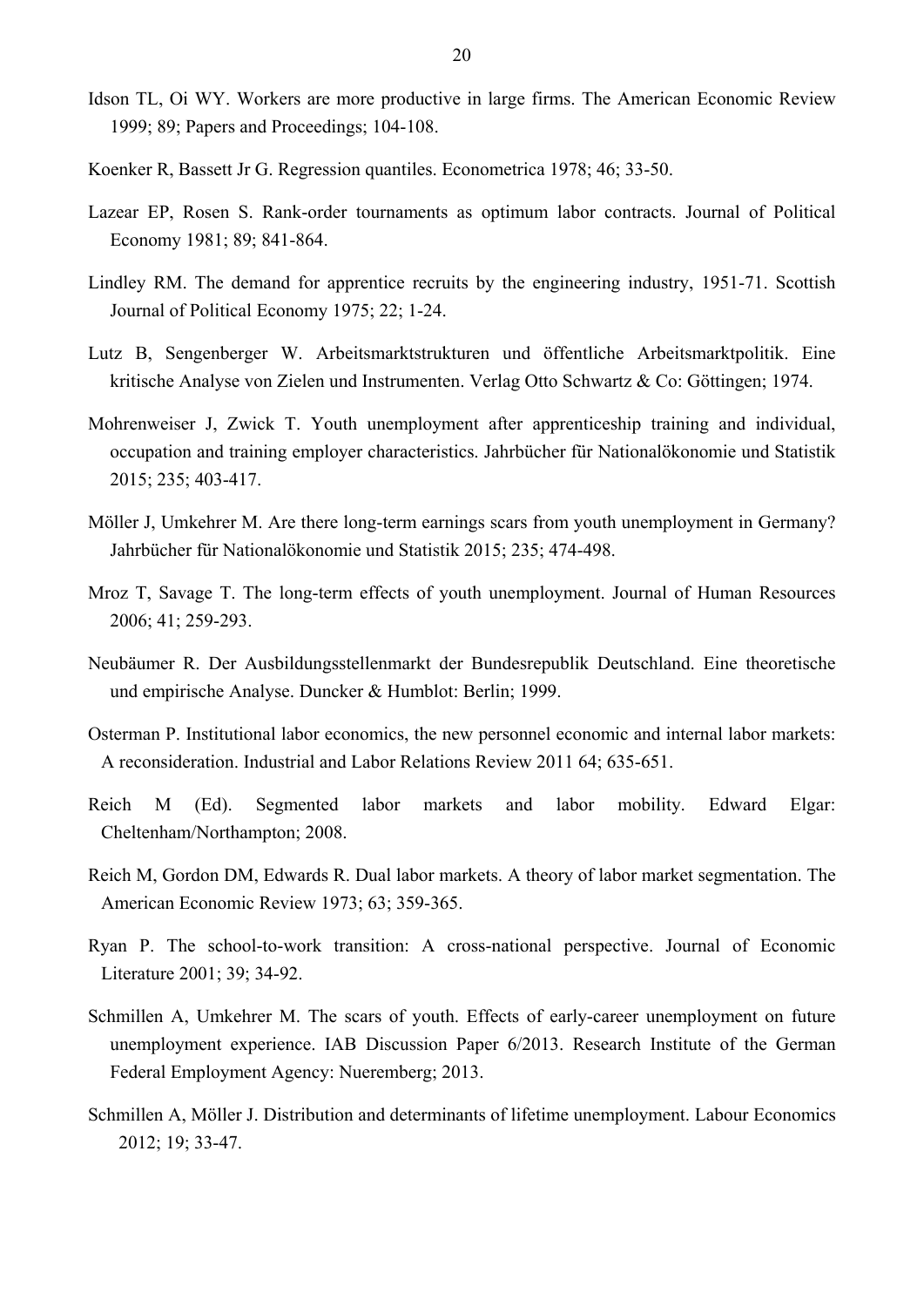- Schwerdt W, Bender S. Was tun Lehrlinge nach ihrer Ausbildung? Eine Analyse mit dem Linked Employer-Employee-Datensatz des IAB. Mitteilungen aus der Arbeitsmarkt- und Berufsforschung 2003; 36; 46-59.
- Sengenberger W. Struktur und Funktionsweise von Arbeitsmärkten: die Bundesrepublik Deutschland im internationalen Vergleich. Campus Verlag: Frankfurt/Main, New York; 1987.
- Somaggio G. Start mit Hindernissen. Eine theoretische und empirische Analyse der Ursachen der Arbeitslosigkeit nach der dualen Berufsausbildung. Peter Lang: New York, Frankfurt am Main; 2009.
- Soskice D. Reconciling markets and institutions: The German apprenticeship system. In: Lynch LM (Ed). Training and the private sector: International comparisons: University of Chicago Press: Chicago; 1994. p. 25-60.
- Szydlik Marc. Die Segmentierung des Arbeitsmarktes in der Bundesrepublik Deutschland. Eine empirische Analyse mit Daten des Sozio-ökonomischen Panels, 1984-1988. edition sigma: Berlin; 1990.
- Thurow LC. Generating inequality: Mechanisms of distribution in the U.S. economy. Basic Books: New York; 1975.
- Toft C. Essays on segmentation, cross-national variation and European Union regulation. kassel university press: Kassel; 2004.
- von Wachter T, Bender S. In the right place at the wrong time the role of firms and luck in young workers' careers. The American Economic Review 2006; 96; 1679-1705.
- Wenger H. Segmentation am Arbeitsmarkt und Arbeitslosigkeit. Campus Verlag: Frankfurt/New York; 1984.
- Windolf P, Hohn H-W. Arbeitsmarktchancen in der Krise: Betriebliche Rekrutierung und soziale Schließung. Eine empirische Untersuchung. Campus Verlag: Frankfurt/New York; 1984.
- Winkelmann R. Employment prospects and skill acquisition of apprenticeship-trained workers in Germany. Industrial & labor relations review 1996; 49; 658-672.
- Wolf K, Langhagen-Rohrbach C, Haberstroh M, Stylau A, Theis A. 2004. Regionale Mobilität jugendlicher Auszubildender: Untersuchung zum Einfluss der Mobilität auf das Lehrstellensuchund -wahlverhalten von Jugendlichen in Hessen. ABF aktuell – Arbeitsmarkt- und Berufsforschung 10.9.2004 (http://doku.iab.de/externe/2005/k051110f04.pdf).
- Wooldridge, JM. Econometric analysis of cross section and panel data. MIT press: Cambridge, MA; 2002.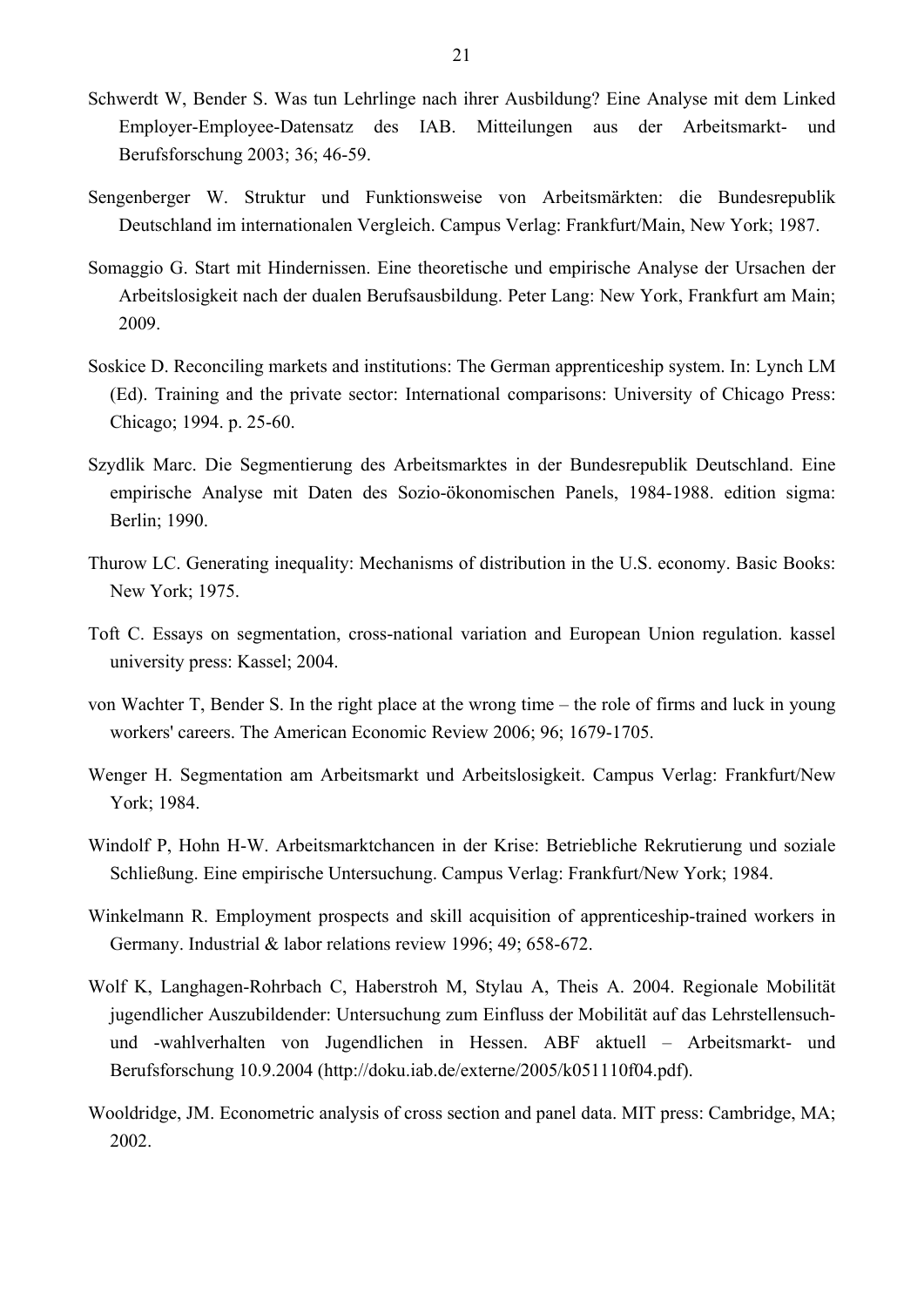|                               | Employed | Unemployed<br>Neither employed |                | Total  |
|-------------------------------|----------|--------------------------------|----------------|--------|
|                               |          |                                | nor unemployed |        |
| Duration in Days              | 3991.5   | 269.1                          | 1218.4         | 5479.0 |
| In percent                    | 72.9     | 4.9                            | 22.2           | 100.0  |
| In percent excluding          | 93.7     | 6.3                            |                | 100.0  |
| Neither employed nor          |          |                                |                |        |
| unemployed                    |          |                                |                |        |
| Number of Spells              | 3.62     | 2.27                           | 2.62           | 8.51   |
| <b>Average Spell Duration</b> | 1102.6   | 118.5                          | 465.0          | 643.8  |

#### **Table 1: Summary Statistics on Labor Market States**

#### **Table 2: 15-year Unemployment Experience by Size of Training Firm**

| <b>Employer Size</b> | Individuals | Mean  | Ever Unemployed | # of UE Spells |
|----------------------|-------------|-------|-----------------|----------------|
| <10                  | 13,952      | 318.5 | .573            | 2.92           |
| 10-49                | 16,830      | 295.0 | .528            | 2.61           |
| 50-499               | 15,967      | 253.8 | .444            | 2.02           |
| $>= 500$             | 12,954      | 201.0 | .352            | 1.43           |
| Total                | 59,703      | 269.1 | .478            | 2.27           |

#### **Table 3: Main Specification**

|                                       |             | $\overline{2}$ | 3           | 4           | 5            |
|---------------------------------------|-------------|----------------|-------------|-------------|--------------|
| log(size)                             | $-6.904***$ | $-4.637***$    | $-5.193***$ | $-5.742***$ | $-4.958***$  |
|                                       | (1.126)     | (1.669)        | (1.342)     | (1.216)     | (1.246)      |
| Size ranking $w/o$<br>controls        |             | $-6.068*$      |             |             |              |
|                                       | (---)       | (3.523)        | (---)       | $(--)$      | $(--)$       |
| Size ranking<br>conditional on sector |             |                | $-6.407*$   | ---         | ---          |
|                                       | $(--)$      | $(--)$         | (3.359)     | $(--)$      | $(--)$       |
| Wage ranking w/o<br>controls          |             |                |             | $-7.033***$ |              |
|                                       | ( --- )     | (---)          | (--- )      | (2.593)     | $(--)$       |
| Wage ranking<br>conditional on sector |             |                |             |             | $-10.301***$ |
|                                       | (---)       | (--- )         | (---        | [---]       | (2.538)      |

Notes: Apprenticeship cohorts 1975-1990, 59,703 observations (individuals). Robust standard errors in parentheses, \*;\*\*;\*\*\* denoting statistical significance at the 10; 5; 1 percent level, respectively. Regressions always include dummies for 1dig sector and occupation, 4 school degree dummies, age at begin of apprenticeship training, and cohort\*state fixed effects. The ranking takes up values from 1 to 4 reflecting the quartiles of the size or wage residual, respectively, within region\*cohort cells.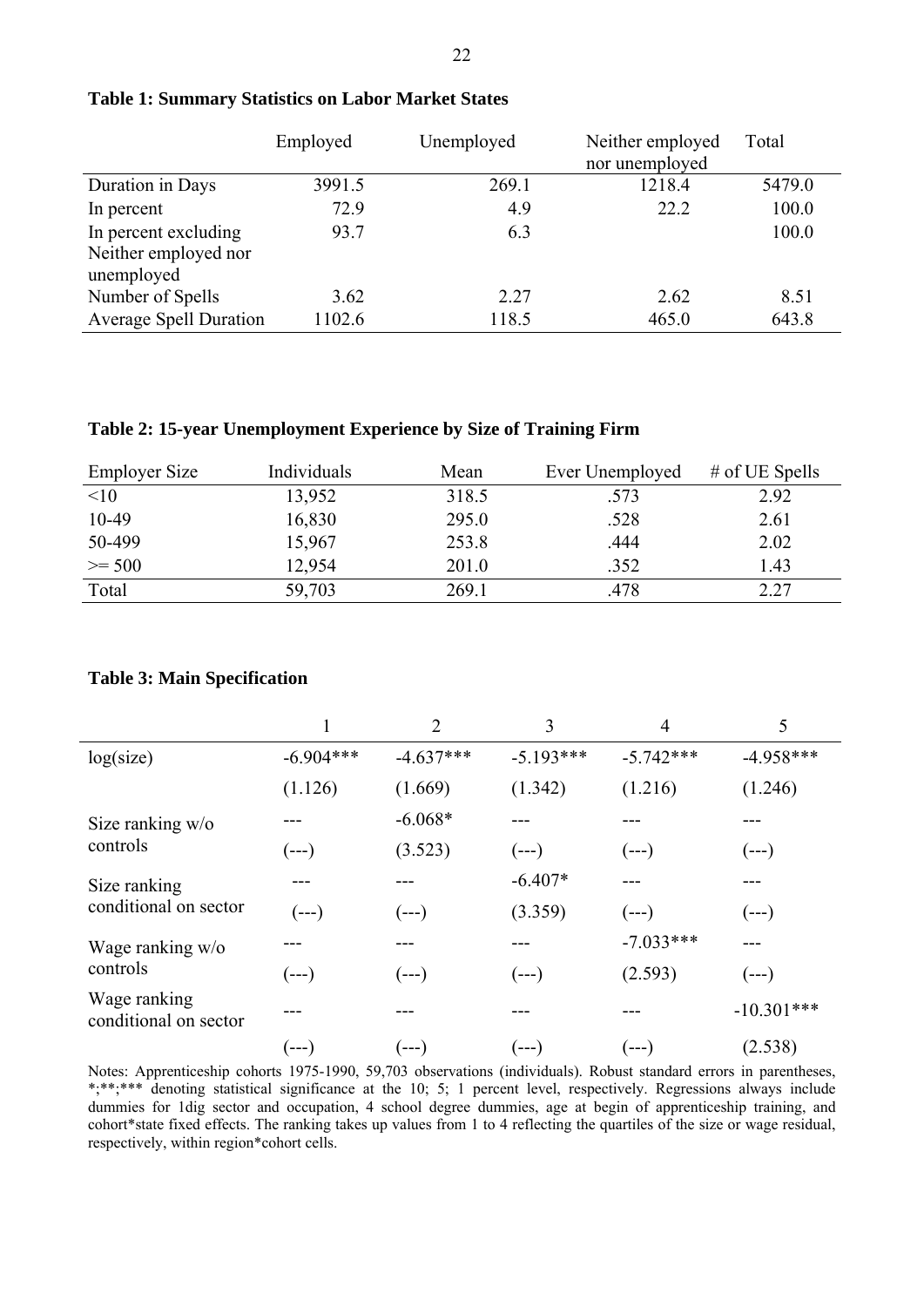|                                          | Probit<br>Extensive<br>Margin | <b>OLS</b><br>Intensive<br>Margin | Probit<br>Extensive<br>Margin | <b>OLS</b><br>Intensive<br>Margin | Probit<br>Extensive<br>Margin | <b>OLS</b><br>Intensive<br>Margin |
|------------------------------------------|-------------------------------|-----------------------------------|-------------------------------|-----------------------------------|-------------------------------|-----------------------------------|
| log(size)                                | $-023***$                     | $11.63***$                        | $-0.022***$                   | $14.04***$                        | $-.022***$                    | $14.04***$                        |
|                                          | (.001)                        | (2.270)                           | (.001)                        | (2.499)                           | (.001)                        | (2.450)                           |
| Size ranking<br>conditional on<br>sector |                               |                                   | $-.001$                       | $-10.03$                          |                               |                                   |
|                                          | $(--)$                        | $(--)$                            | (.003)                        | (6.201)                           | $(--)$                        | $(--)$                            |
| Wage ranking<br>conditional on<br>sector |                               |                                   |                               |                                   | $-.007***$                    | $-11.73***$                       |
|                                          | (---)                         | (---)                             | (---)                         | $(--)$                            | (.002)                        | (4.291)                           |

## **Table 4: Two Part Model**

Notes: Apprenticeship graduation cohorts 1977-1992. Marginal effects at the mean of the covariates are reported for the Probit regression. Robust standard errors in parentheses, \*;\*\*;\*\*\* denoting statistical significance at the 10; 5; 1 percent level, respectively. Regressions always include dummies for 1dig sector and occupation, 4 school degree dummies, age at begin of apprenticeship training, and cohort\*state fixed effects. The ranking takes up values from 1 to 4 reflecting the quartiles of the size or wage residual, respectively, within region\*cohort cells.